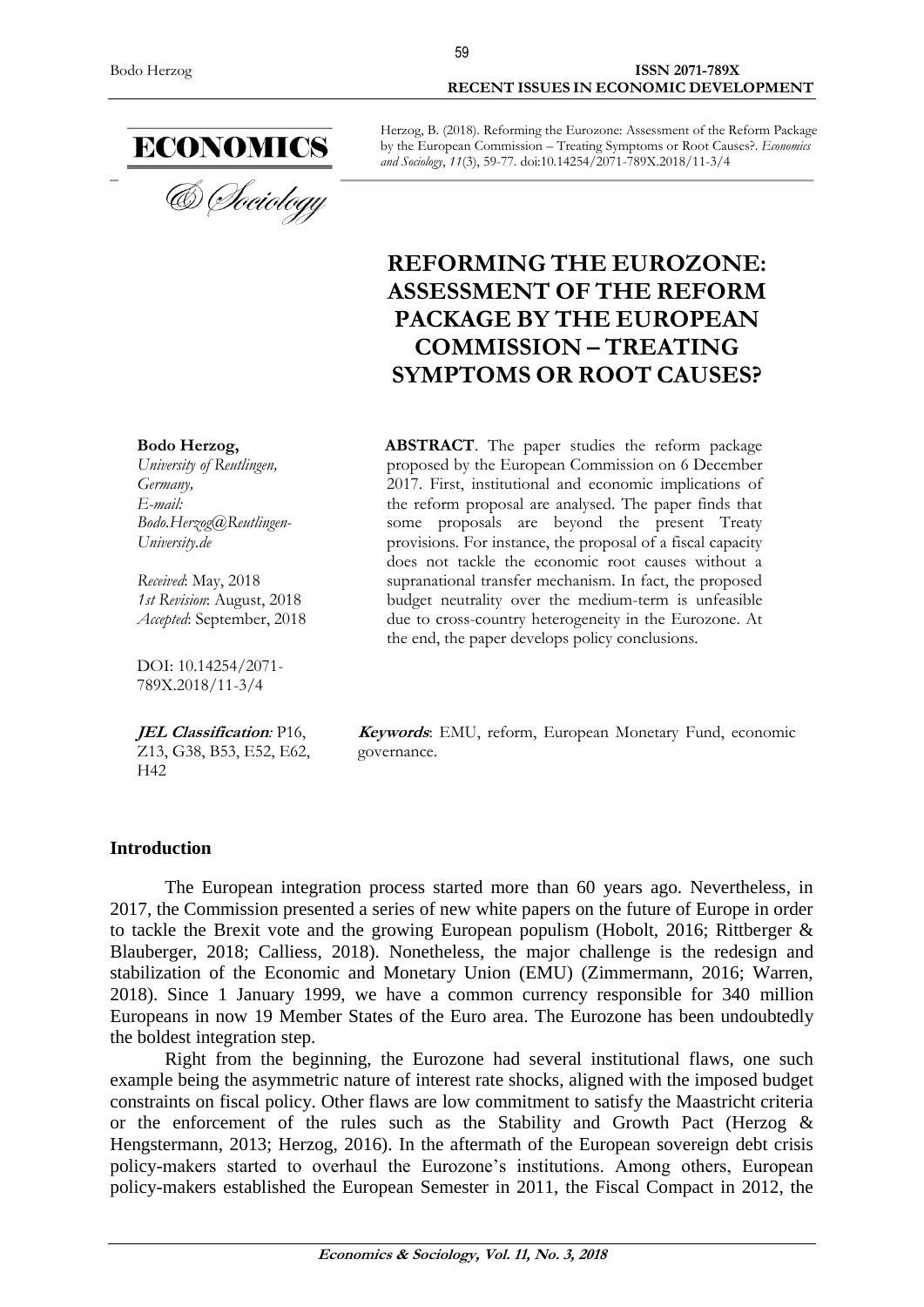|             | 60                                    |
|-------------|---------------------------------------|
| Bodo Herzog | <b>ISSN 2071-789X</b>                 |
|             | RECENT ISSUES IN ECONOMIC DEVELOPMENT |

Six- & Two-Pack in 2013 and the Banking Union in 2014. As a result, the euro area architecture is more resilient today, but still remains incomplete (COM 2017/821).

Recently, the Commission reopened the reform discussion again in order to reshape the EMU, as expressed in recent reports, such as the "Five Presidents' Report" as of 2015 and notably "The Reflection Paper on the Deepening of the Economic and Monetary Union" in 2017 (Juncker et al., 2015; Dombrovskis & Moscovici, 2017; COM 2017/291). Finally, on 6 December 2017 the Commission presented a full reform package (see Table 1). Similar to Blanchard et al. (2017), the Commission proposes the creation of a fiscal capacity aiming to facilitate large asymmetric shocks across the Member States.

The Commission argues that currently there is both an economic and political reform window due to robust economic growth, the most positive economic sentiments since 2000, the lowest unemployment rate since 2008, and the highest popular support for the euro currency since 2002 (COM 2017/821). The reform package builds on the vision of president Juncker's State of the Union address (Juncker, 2017). In general, the heads of the States agree there is a need for further progress, as concluded during the European Council meeting on 20 October 2017. Nonetheless, the Member States have different, sometimes even orthogonal, visions for the future of the Eurozone.

This is a rather long-lasting controversy. Different visions have been prevalent since the Treaty of Maastricht. Already in the 1990s, some argued for the immediate need of a political union before the establishment of a currency union. Unfortunately, due to political resistance, policy-makers designed the monetary union without a political union first. In doing so, they argued that a monetary union – sooner, rather than later – automatically creates economic and political convergence. The Commission promotes this notion recurrently by demanding an "ever closer union" since the EU Solemn Declaration as of 19 June 1983. Interestingly, advocates of the second notion – the so-called "convergence theory" – disdain the prerequisite of a political union. Indeed, these people emphasize that sovereignty is a matter of Member States, particularly in fiscal, economic and social policies.

As known from history, the precondition for a stable monetary union needs both a transfer of sovereignty and a common (cultural) identity (Bordo & Jonung, 1999). Recent research show that the EU is far from perfect in this respect. In fact, the EU is distancing itself from becoming a culturally and politically homogenous entity. Alesina et al. (2017, p. 16) conclude: "During the last 30 years there is virtually no evidence of cultural convergence, neither within, nor across countries". This is surprising, given that the EU devotes considerable efforts and funds to obtain an "ever closer union". Furthermore, the sovereign debt crisis revealed that the Member States are unwilling to shift responsibility and sovereignty to the European level. Instead, they only agreed upon new rules under the notion of the rule-based architecture.

The Commission concludes that opinions about the reform package may differ, but there is broad consensus on the need for further progress. Nonetheless, it is an odd perspective by the Commission in demanding merely more centralization (Genschel & Jachtenfuchs, 2016; Miller, 2017; Scholten, 2017). The Commission believes that "the European dimension of decision-making [is bringing it] closer to citizens" (COM 2017/821, p. 3). Even if the proposals create greater ownership of collective decisions, the Commission neglects the longstanding insights of fiscal federalism, particularly, the difficulties of overlapping competencies (Oates, 1972, Fossum & Jachtenfuchs, 2017). Thus, the Eurozone challenges will not cease until the Member States either surrender sovereignty, or fully commit to an automatic and independent rule-based architecture (Herzog & Hengstermann, 2013).

In this paper, I study the long-run impact of the reform package proposed by the Commission. I distinguish between transformative proposals, which imply minor adjustments, and disruptive proposals that are new in nature (Table 1). The paper establishes a detailed economic and institutional assessment of the disruptive reform elements. The contribution to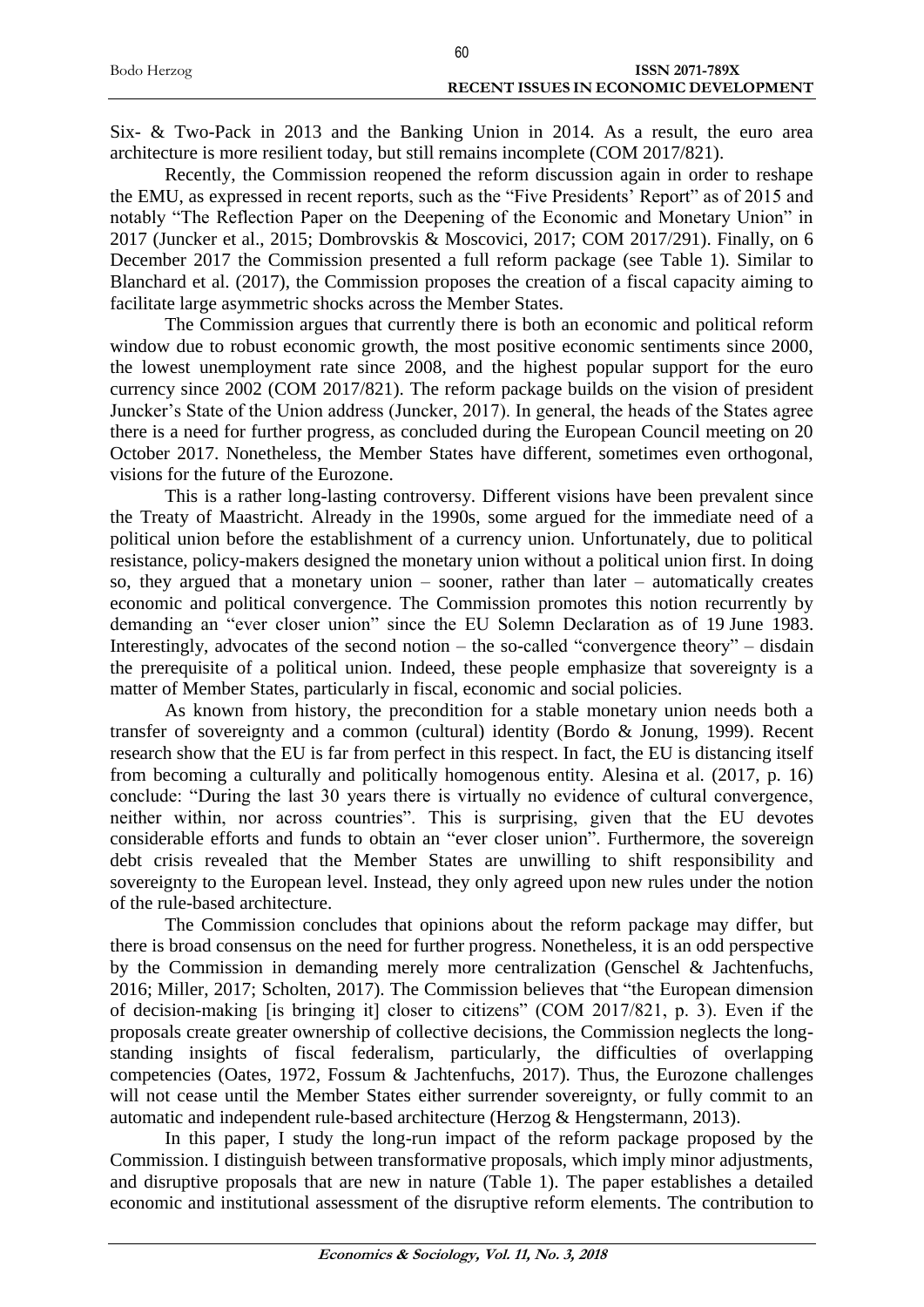| Bodo Herzog | <b>ISSN 2071-789X</b>                 |
|-------------|---------------------------------------|
|             | RECENT ISSUES IN ECONOMIC DEVELOPMENT |
|             |                                       |

 $64$ 

the literature is twofold: first, I analyse the proposed fiscal capacity at the EMU level by investigating the feasibility and hypothetical implications of fiscal transfers across the Member States. Here, I utilize a simulation methodology. Second, I combine the numerical part with a behavioural study of polite-economic and institutional incentives in order to show blemishes of the proposed reform package, including the fiscal backstop, the convergence facility and the European minister of economy and finance.

Table 1. Commissions Reform Package, 6 December 2017

| Transformative proposals convert exisiting                      | Disruptive proposals create new  |
|-----------------------------------------------------------------|----------------------------------|
| mechanisms in European Union law                                | functions                        |
| Treaty on Stability, Coordination and                           |                                  |
| Governance (TSCG)                                               | <b>Convergence Facility</b>      |
| Reform Delivery Tool + Technical Support Tool   Fiscal Backstop |                                  |
| <b>Common Provisions Regulation and Strutural</b>               |                                  |
| Reform Support Programm                                         | <b>Fiscal Capacity</b>           |
|                                                                 | European Monetary Fund (EMF)     |
|                                                                 | European Minister of Economy and |
|                                                                 | Finance                          |

Source: *own categorization.*

The paper is structured as follows. Section 1 summarizes the related literature. The methodology is briefly described in section 2. Section 3 studies the institutional aspects of the reform package. In section 4, I quantitatively simulate the impact of a fiscal capacity. Thereafter, I analyse legal and economic impairments of the reform package in section 5. Finally, section 6 concludes the paper.

## **1. Literature review**

This article relates to at least three strands of literature. First, the literature of the optimal currency area theory. This literature provides early ideas in order to mitigate economic imbalances in a currency union. Mundell (1961) suggested free markets, particularly labour mobility. McKinnon (1963) and Kenen (1969), however, believed in centralized fiscal mechanisms. More recently, similarly to Mundell, Herzog and Hengstermann (2013) proposed a rule-based architecture that automatically imitates market mechanisms in order to stabilize the Eurozone. On the other hand, the Commission (2017) proposes a fiscal capacity or a finance minister following the notions of McKinnon and Kenen (cf. section 3). First, this literature reveals that the Eurozone is not an optimal currency union today. Second, the theory is undecided about the future institutional reforms in order to create a stable Eurozone.

Second, there is a comprehensive literature about the negative effects in a currency union due to free riding and moral hazard. Beetsma and Bovenberg (1999, 2000, 2003) and Beetsma and Uhlig (1999) show that binding fiscal rules are essential in order to mitigate fiscal profligacy and respective negative externalities. These arguments are supported by studies on historical monetary unions (Bordo & Jonung, 1999). Despite theoretical and empirical support for this literature, the Commission's reform package does not sufficiently consider the negative effects, as we will explore in this paper too.

The third field of literature is a long-standing debate about the cost and benefit of a fiscal union. Already Delors (1989) emphasized the need of fiscal coordination in a monetary union. Indeed, already the definition of a fiscal union is difficult. Issing, the former ECB chief economist, defines a fiscal union as follows (2013, p. 173):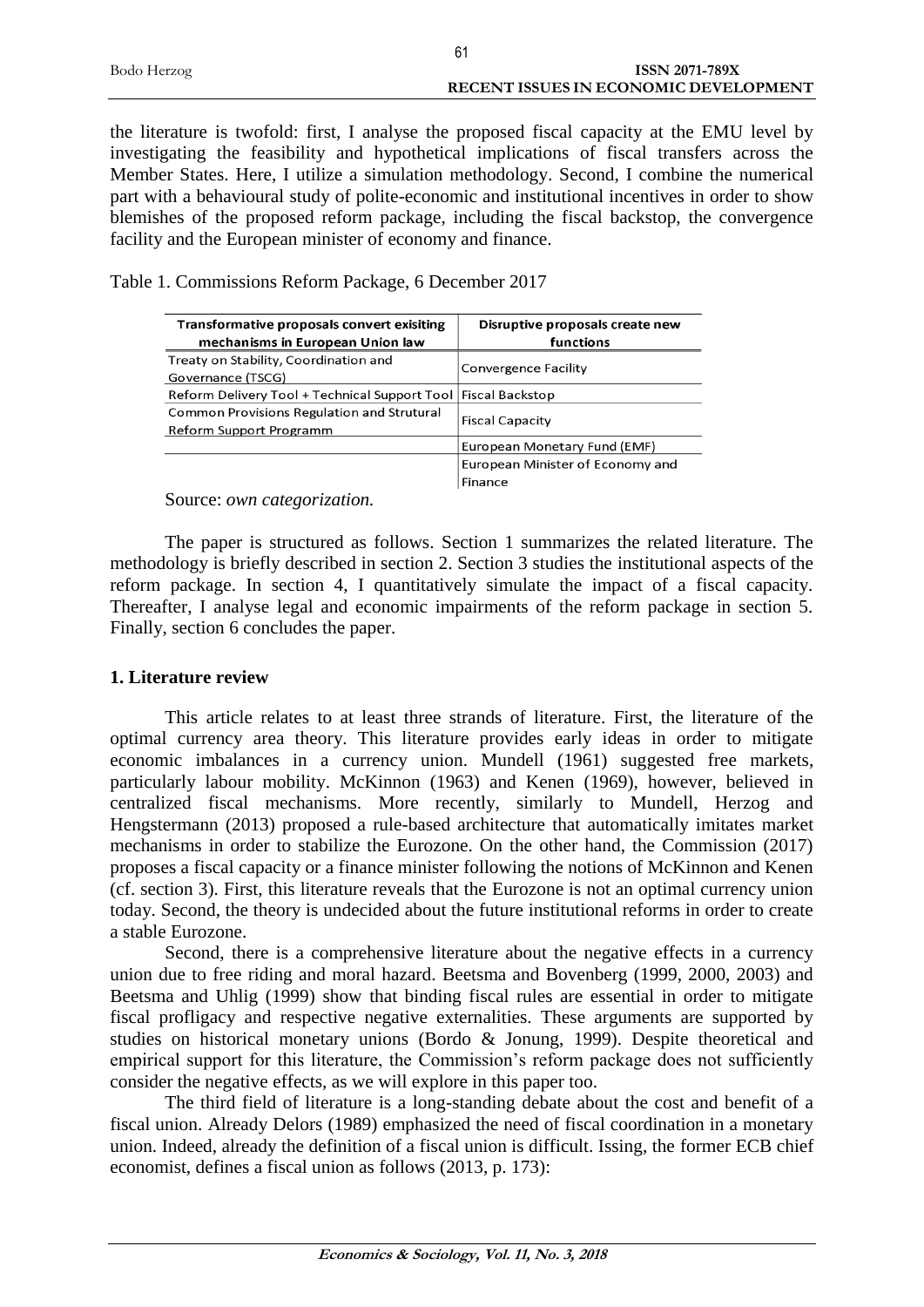|             | 62                                    |
|-------------|---------------------------------------|
| Bodo Herzog | <b>ISSN 2071-789X</b>                 |
|             | RECENT ISSUES IN ECONOMIC DEVELOPMENT |

*"The term [fiscal union] can only be meant to mean a state or a state-like body, in which, according to democratic rules, taxes, levies and public expenditures are uniformly decided. The "Europeanization" of the decision-making (...) makes it clear that there can be no fiscal union without a political union."*

Moreover, he emphasises that scientists and policy-makers use the term «fiscal union» frequently dishonestly and manipulative. Even a transfer union is a part of a fiscal union (Issing 2013). Recently Blanchard (2017), Brunnermeier et al. (2017) and Bénassy-Quéré et al. (2018) propose further fiscal union mechanisms that are leading to a transfer union in the end. The ideas are European Safe Bonds (ESBies) or a fiscal capacity at the union level. Werning (2017) provides theoretical support for those mechanisms and the benefits of a fiscal union. However, at the same time, there exists research showing the risks of a fiscal union as well as the ineffectiveness of fiscal transfers in the Eurozone (Kehoe & Patorino 2017, Martinez-Garcia 2017, Bandeira 2018). They demonstrate that a fiscal union is unnecessary and costly, unless policy-makers establish a political union as prevalent in sovereign states.

In this paper, we investigate the proposed disruptive ideas, particularly the implications of a fiscal capacity. The hypotheses are twofold. At first: Does a fiscal capacity under a neutral budget constraint have sufficient feasibility to stabilize asymmetric shocks? Or, does it create moral hazard and insufficient stabilization? Second, what are the economic, sociological and philosophical concerns of the proposed European mechanisms? In answering these research questions, we obtain new evidence for a successful reform strategy in order to convert the rule-based Eurozone in to an optimum currency area. In addition, this research setup allows us to evaluate also other recent proposals by Blanchard (2017) and Bénassy-Quéré et al. (2018).

#### **2. Methodological Approach**

The paper uses two different methodological approaches. First, we apply institutional economic methods, together with theories from sociology and philosophy, in order to study the incentive structure of the reform proposal (North, 1991, Sandel, 2012).

The economic literature argues that the EMU has deprived Member States of monetary and exchange rate instruments. Consequently, for macroeconomic management only fiscal policy remains at the national level. Since the Eurozone is not an optimal currency area, the ECB's one-size-fits-all policy produces asymmetric impulses to the economies (Mundell, 1961, 1973, McKinnon, 1963, Bénassy-Quéré et al. 2018). In order to compensate Member States for the loss of monetary policy, the Commission proposes a fiscal capacity as a new instrument.

Secondly we study whether this proposal satisfy economic principles and tackles the economic root cause such as the economic heterogeneity in the Eurozone. We utilize a numerical simulation technique in order to study the feasibility of a fiscal capacity under the proposed constraints. The simulation supposes that a fiscal capacity already existed for all Eurozone Member States from 1999 to 2017. Then, under this assumption, we study the necessary financial contributions of Member States in order to mitigate country-specific asymmetric shocks. This simulation study reveals the limitations of a fiscal capacity in general, given sovereignty of Member States remains at the national level as proposed by the Commission. The details of the numerical computation is explored in equations (1) to (3) below. The combined application of this methodological approach is novel in this field of literature, particularly the analysis of the fiscal capacity.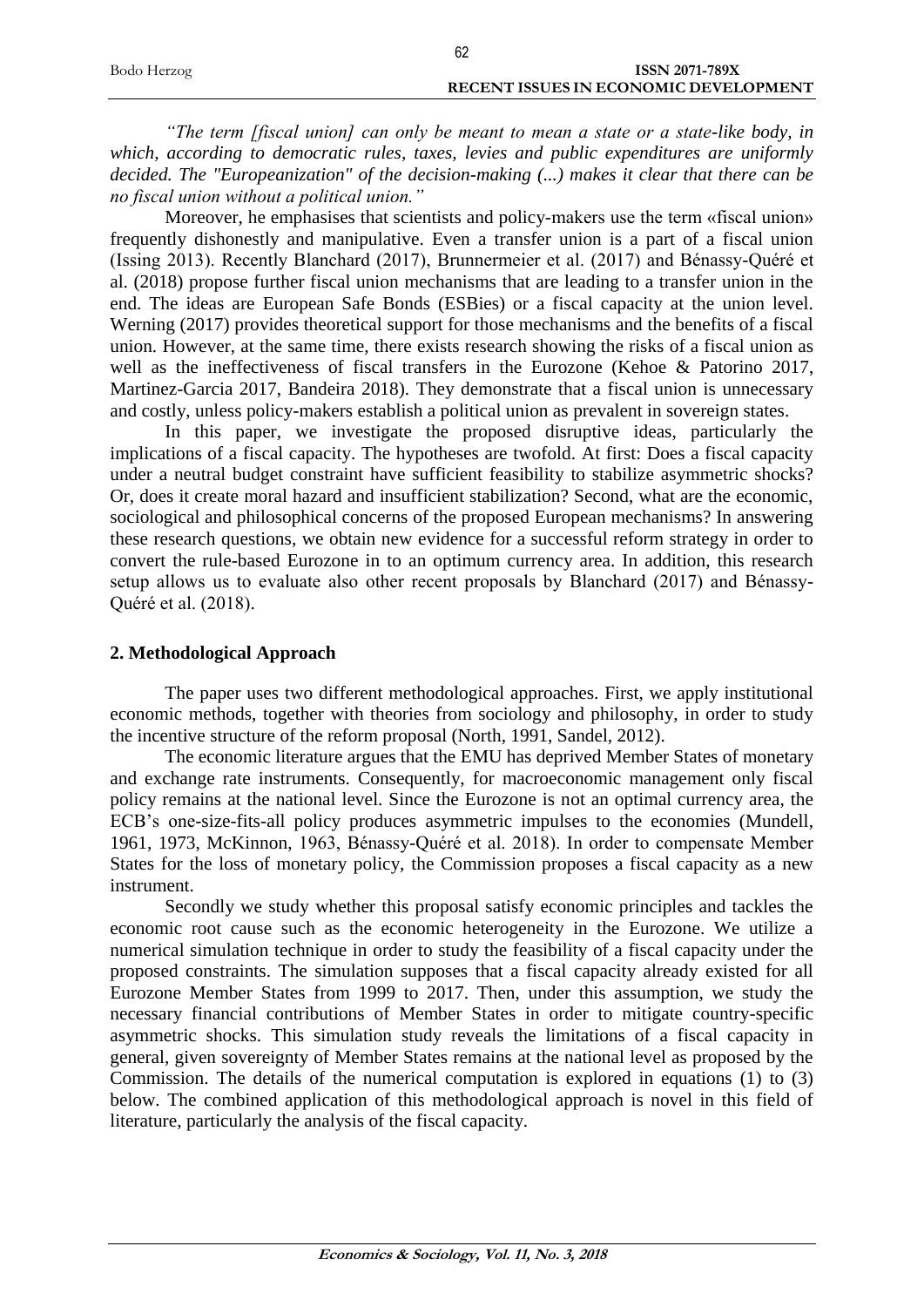|             | 63                                    |  |
|-------------|---------------------------------------|--|
| Bodo Herzog | <b>ISSN 2071-789X</b>                 |  |
|             | RECENT ISSUES IN ECONOMIC DEVELOPMENT |  |

#### **3. Institutional Aspects of the Reform Package**

On 6 December 2017, the Commission set out a "roadmap" for the completion of the Economic and Monetary Union by 2025. The transition period is divided into an immediate phase lasting until 2019 along with a second phase lasting until 2025. The greater agenda is to complete the "Financial Union", "Fiscal Union" and "Economic Union" under the roof of the EU(-Commission). The reform package is mainly concerned with the "Fiscal Union" along with new mechanisms such as a "European Monetary Fund", which includes a fiscal capacity that smooth asymmetric shocks across Eurozone countries. In addition, the proposal strives to enhance economic governance on the one hand and democratic accountability on the other hand.

In general, the Commission follows Jean Monnet's functionalist approach of path dependency and calls for further centralization (Wallace 1990, Rosamond 2000). Since the early 1990s, the majority of scientists have agreed that a well-functioning monetary union requires, in one way or another, fiscal coordination. However, policy-makers naïvely built the Eurozone on neither automatic rule-based coordination nor a political union. In fact, in recent years the Maastricht architecture is steadily revised towards a mixture of responsibilities, defined by national and supranational mechanisms. The 2017-reform package of the Commission deliberately argues for the centralization of powers despite growing political and public resistance.<sup>1</sup>

In any case, without sufficient democratic control and political integration, a transition of a monetary union into a state-like body would be unprecedented. Nonetheless, the notion of supra-nationalisation is the «default mode» of European integration, however leading into uncharted territory (Scharpf, 2011, Schout, 2017). A simplified notion of integration is a risky strategy, given that a currency union must be both economically and culturally homogeneous (Alesina et al. 2017). Up until today, the rule-based architecture of Maastricht entailed fiscal responsibilities merely at the national level (Herzog & Hengstermann, 2013).

What does the Commissions' reform package newly suggest?

#### *Treaty on Stability, Coordination and Governance (TSCG)*

The Commission publishes the details of the TSCG in two separate documents: the motivation on the one hand (COM 2017/824) and the Council Directive under the consultation procedure on the other (CNS 2017/0335). This proposal intends to integrate the intergovernmental TSCG, signed by 25 Member States<sup>2</sup> on 2 March 2012, into Union law. In principle, the TSCG complements the Stability and Growth Pact (EU No 1466/97 and 1467/97). It requires national debt rules, despite the treaty being international law so far. In order to make the TSCG binding, the Commission incorporates it in Union law, particularly the essence of Article  $3$  – the so-called Fiscal Compact (COM 2017/821, p. 7). Article 3 requests a balanced budget rule in structural terms together with an automatic correction mechanism (COM 2017/821, p. 8).

#### *New Budgetary Instruments*

<u>.</u>

The literature of the optimum currency area provides ideas on budgetary instruments in order to mitigate imbalances. Mundell (1961), McKinnon (1973) and Kenen (1969) suggested different decentralized and centralized mechanisms. Here are the four sub-

 $<sup>1</sup>$  Recently we have even seen a growing populism with an anti-European notion. Early populism was more about</sup> anti-globalization and anti-trade, according to Rodrik (2017).

<sup>2</sup> All EU Member States except Czech Republic and United Kingdom.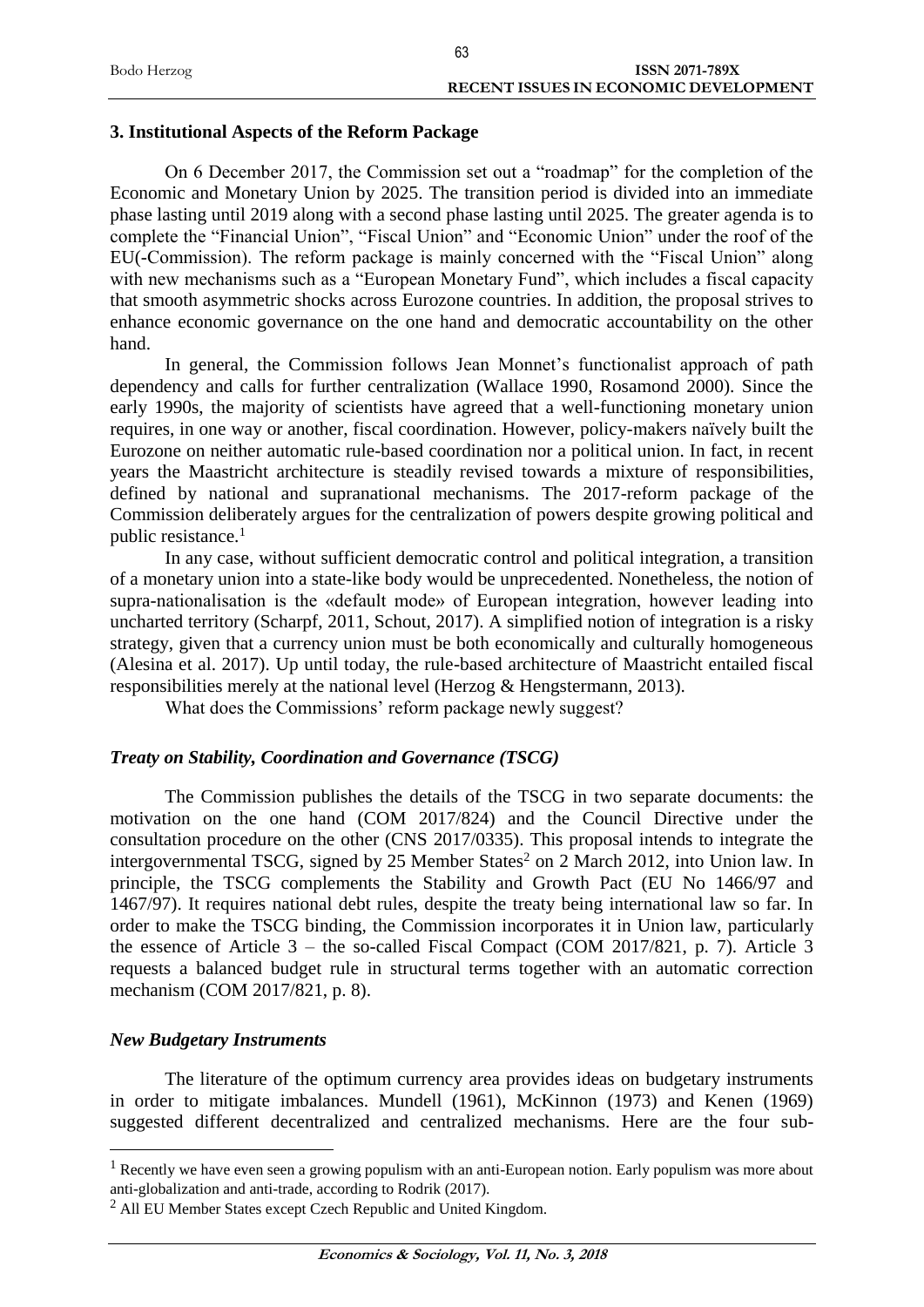|             | 64                                    |
|-------------|---------------------------------------|
| Bodo Herzog | ISSN 2071-789X                        |
|             | RECENT ISSUES IN ECONOMIC DEVELOPMENT |

proposals of the Commission in order to ensure the stability of the euro area, including new instruments (COM 2017/822):

- A "Reform Delivery Tool", in order to support the reform commitment of Member States, and a "Technical Support Tool", which is a request of Member States;
- A "Convergence Facility" for Member States on their way to the euro;
- A "Fiscal Backstop" for the Single Resolution Mechanism, in order to establish a lender of last resort in case of bank failures;
- A "Fiscal Capacity" in order to stabilize the EMU, particularly in case of large asymmetric shocks.

The proposal intends to enhance the economic governance under the present rulebased architecture. However, a fiscal backstop and a fiscal capacity are rather disruptive and new for the Eurozone architecture (Table 1). While the transformative elements use existing financial sources, the new elements require additional sources either indirectly via transfers or through newly designed (European) taxes (COM 2017/822).

#### *Common Provisions Regulation (CPR)*

The CPR consists of regulations, which amends existing EU regulations (COM 2017/825). The regulation 2017/0336 (COD) and 2017/0334 (COD) are amending the EU regulation 1303/2013 and Council regulation 1083/2006. The CPR enhances the financial resources under the existing Structural and Investment Fund. In addition, it aims to provide budgetary support, identified under the European Semester. In contrast to the existing funds, the proposal sets milestones and grants new powers to the Commission in order to monitor and evaluate the implementation of the reform commitment. The proposal, however, does not modify the overall level of expenditure (COM 2017/821, p. 9). Furthermore, it strengthens the "Structural Reform Support Programme" that provides tailor-made service and technical support to Member States (EU No 2017/825). The CPR newly offers support to non-euro Member States in preparing for their euro accession.

## *European Monetary Fund (EMF)*

Already the MacDougall Report (Commission 1977) and Delors (1989) referred to the idea of a European monetary fund. The present proposal consists of a Council Regulation (APP 2017/0333), which is subject to the consent of the European Parliament under Article 352 TFEU (COM 2017/821, COM 2017/827). The Commission argues that the intergovernmental governance of the European Stability Mechanism (ESM) is insufficient, despite having ensured stability. On the one hand, the proposal transfers the ESM into an EMF grounded in Union law, which strengthens the transparency, specifically synergies in legal review (COM 2017/821). On the other hand, the EMF has newly unprecedented functions, and among other things, a lending and borrowing capacity (COM 2017/827, COM 0333 APP). The EMF is designed as a unique legal entity and facilitates the raising of new funds; it can issue capital market instruments or borrow in the market. In order to be more reactive in urgent events, decision-making is supposed to be no longer unanimous. In turn, it is partially endorsed by a qualified majority rule (COM 2017/827). Moreover, the EMF has additional elements, such as:

- Foreknow direct involvement alongside the EU's Financial Assistance Programmes in order to strengthen the reform conditionality of future EMF programs;
- A common backstop to the Single Resolution Fund (SRF), the second pillar of the Banking Union (EU No 806/2014) and its Single Resolution Mechanism (COM 2017/821, p. 6);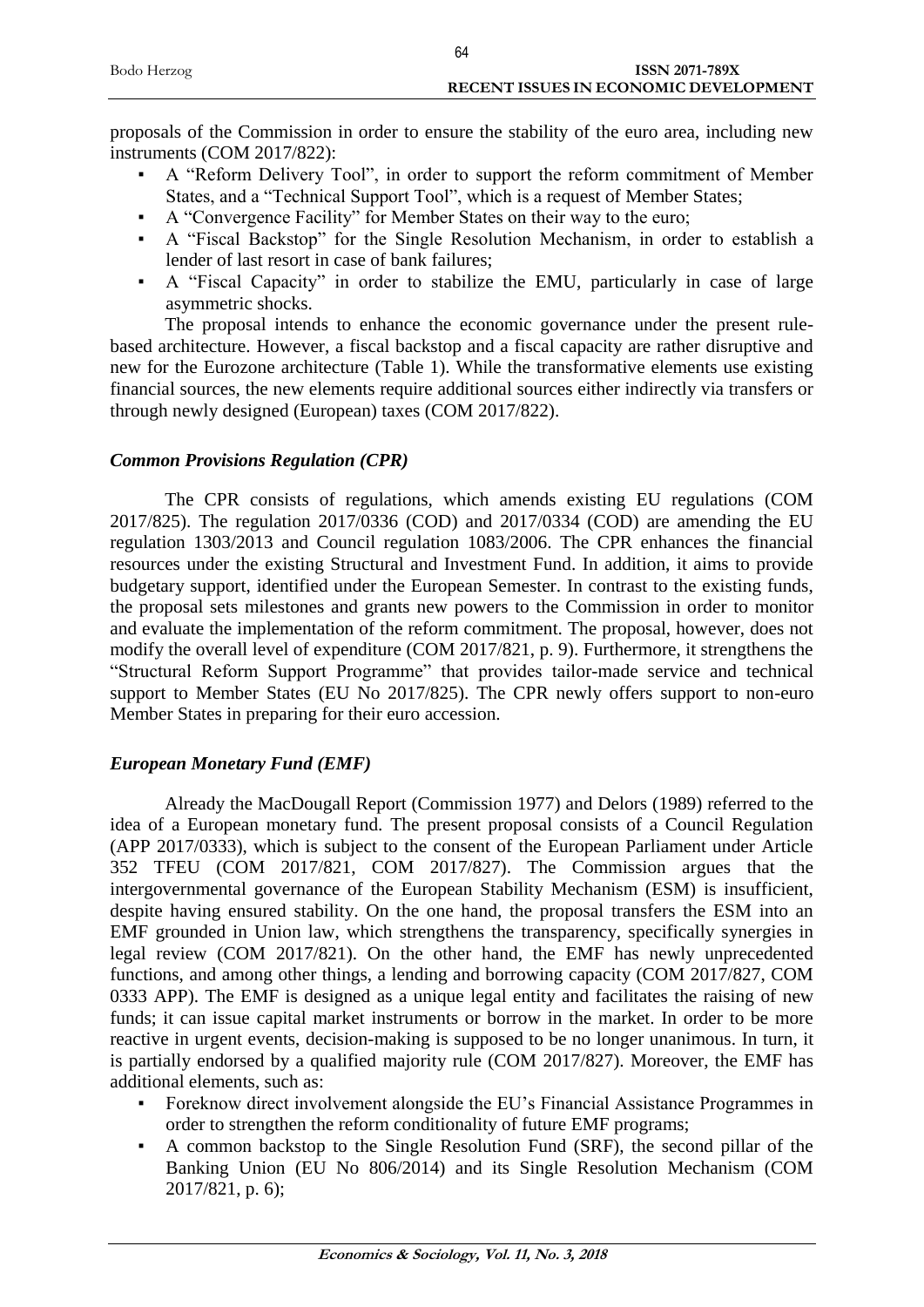|             | 65                                           |
|-------------|----------------------------------------------|
| Bodo Herzog | <b>ISSN 2071-789X</b>                        |
|             | <b>RECENT ISSUES IN ECONOMIC DEVELOPMENT</b> |
|             |                                              |

▪ A new stabilisation function, such as a "Fiscal Capacity" or other instruments.

### *European Minister of Economy and Finance*

Completing the Euro with a European minister of economy and finance is hardly a new idea in policy and academic circles. In the field of foreign policy, the EU already has a kind of minister. It is a high representative of the Union for Foreign Affairs and Security Policy, currently filled by Ms Mogherini. The proposal adopts this model to the field of economic policy in order to strengthen the coherence, efficiency, transparency and democratic accountability of economic governance (COM 2017/821, p. 10). Simultaneously, the European minister of economy and finance is the Vice-President of the Commission and the president of the Euro-Group. The proposal is justified, according to the Commission, due to the complexity of the Eurozone architecture and the overlapping legal frameworks (COM 2017/821, p. 10). Interestingly, the Commission confesses that the factual complexity is the decentralized responsibility in economic and fiscal matters. To that extent, the proposal paints over national sovereignty and does not suggest any improvement about the true challenge. The Commission states (COM 2017/81, p. 10): "The Minister would strengthen the European dimension of economic policy-making and ensure strong parliamentary scrutiny at EU level, without calling into question national competences." However, as long as fiscal powers remain in national sovereignty, any European minister increases complexity and overlapping responsibilities.

In the next section, I begin to analyse the reform package in detail. I investigate the disruptive idea of the fiscal capacity, which intends to smooth large asymmetric shocks across euro area countries.

#### **4. Simulation of a Fiscal Capacity**

The previous section introduced the institutional aspects of the reform package, including the establishment of a fiscal capacity. In fact, this is a rather disruptive and new proposal. First, it turns the ESM in to an EMF grounded in Union law. Second, it contains a fiscal capacity in order to provide cross-country insurance in the event of large asymmetric shocks. The Commission claims that the fiscal capacity can be designed fiscally neutral over the medium term and without transfer payments across countries. Both constraints are legal requirements under the present treaty. In this section, I empirically study both boundary conditions in detail.

Customarily, a European fiscal capacity intends to reduce economic imbalances. However, what would happen if one country is booming and all others are in balance? For instance, consider the case in Ireland from 2000 to 2006. Should the fiscal capacity slow the booming economy in order to eradicate the imbalance? Indeed, it is hard to imagine that expansionary effects of the single monetary policy can be neutralized by a supranational fiscal capacity. Even national fiscal policy is insufficient to neutralize monetary policy due to limited scope.

In recent years, Germany has set a precedence. The low interest  $\sim$  and exchange rates kept Germany's economy booming and asset prices soaring. At the same time, German fiscal policy is deliberately neutral and even slightly contractionary. Despite fiscal contraction in recent years – Germany has budget surpluses – the growth dynamic did not slow down. Moreover, Bandeira (2018) shows in a DSGE model that fiscal transfers cause a welfare loss by the funding distortions of the capacity. He concludes on page 35 "welfare can actually fall when fiscal transfers are implemented. All in all (…) a scheme of fiscal transfers needs (…) to minimize the distortions its funding causes."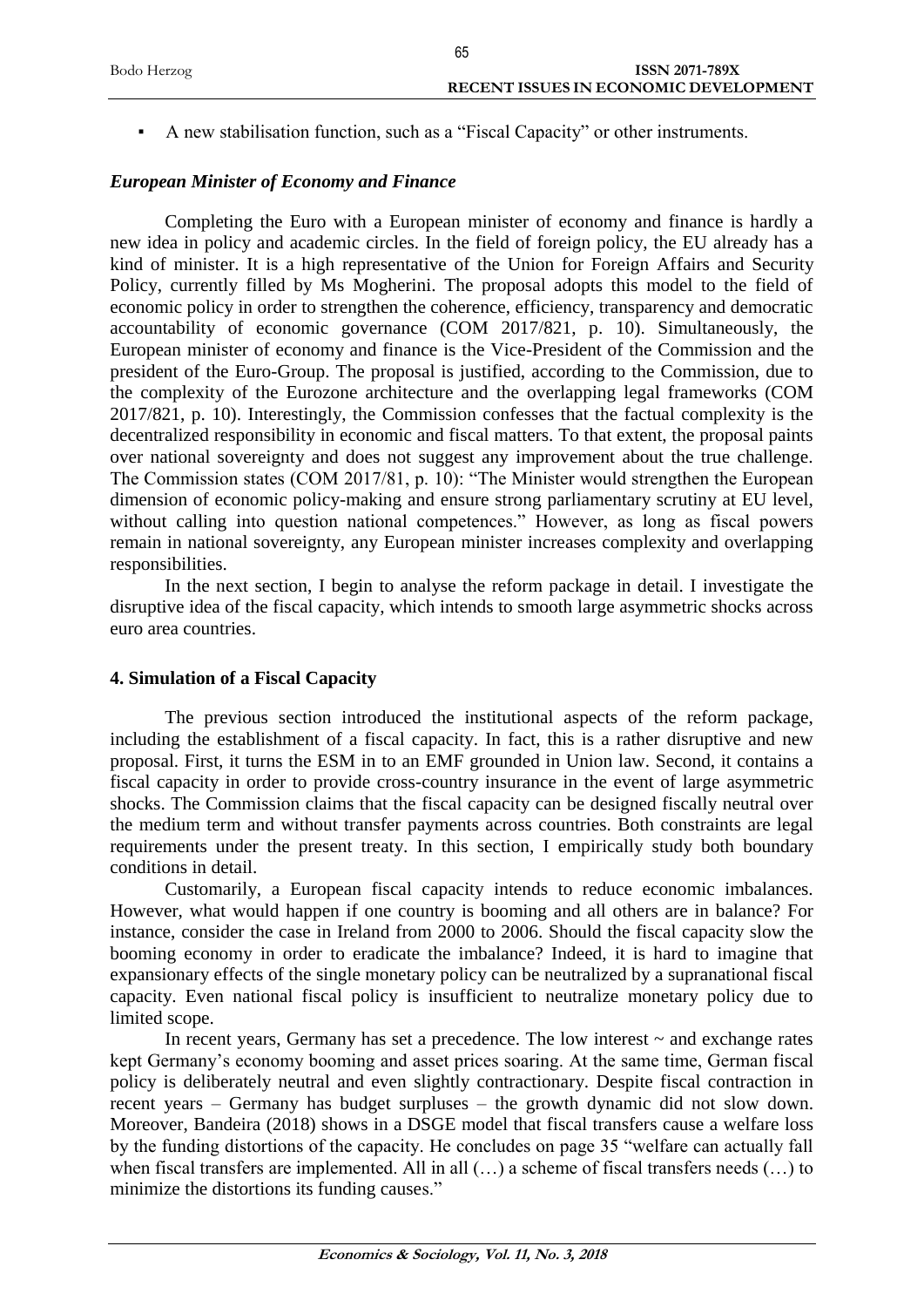|             | 66                                    |
|-------------|---------------------------------------|
| Bodo Herzog | ISSN 2071-789X                        |
|             | RECENT ISSUES IN ECONOMIC DEVELOPMENT |

Next, we compute the monetary contributions to the fiscal capacity based on numerical simulations for the euro area's 19 Member States from 1999 to 2017. We utilize the official AMECO<sup>3</sup> database from the Commission. We demonstrate that the fiscal capacity is insufficient to mitigate the imbalances, particularly under the funding assumption of budget neutrality over the medium-term and the assumption of no transfers across countries. In the following, we explain the methodology of the simulation approach.

First, we have to identify all country-specific asymmetric shocks in comparison to the euro area business cycle over the years. Thus, I compute the annual difference of the output gap of country  $i(x_{i,t})$  with respect to the output gap of the euro area  $x_{EA}$ , according to

$$
Asy Shocki = xi - x_{EA} \tag{1}
$$

Equation (1) identifies all asymmetric shocks per country and year. Table 2 denotes the results of all asymmetric shocks. A negative number represents a negative economic shock that is worse than the Eurozone average. A positive number denotes a country's favourable economic situation in comparison to the aggregate euro area.

Looking to the numbers in Table 2, we discover massive heterogeneity across countries. There is an imbalance of asymmetric shocks across countries and years. Some countries have 12 – others only four – asymmetric shocks in 18 years. In some years, 13 out of 19 countries face asymmetric shocks, while in other times only five.

Table 2. Asymmetric Shocks per Country and Year in percentage point

|                         | 2017    | 2016    | 2015        | 2014        | 2013         | 2012     | 2011    | 2010     | 2009    | 2008    | 2007        | 2006       | 2005         | 2004        | 2003    | 2002       | 2001      | 2000    | 1999            | # Asy.<br>Shocks |
|-------------------------|---------|---------|-------------|-------------|--------------|----------|---------|----------|---------|---------|-------------|------------|--------------|-------------|---------|------------|-----------|---------|-----------------|------------------|
| Belgium                 | 0.11    | 0.67    | 28          | 1 78        | 189          | 67       | 1.37    | 1.92     | 182     | 0.15    | 0.12        | $-0.18$    | 0.57         | 0.38        | $-0.85$ | $-0.94$    | $-160$    | $-0.14$ | 0.19            | 5                |
| Germany                 | 0.36    | 0.99    | .58         | 2.26        | 2.43         | 2.65     | 1.88    | 0.16     | $-1.29$ | $-0.09$ | $-0.87$     | 45<br>$-1$ | $-2.22$      | $-1.91$     | $-1.39$ | $-0.66$    | $-0.31$   | $-0.55$ | $-0.37$         | 11               |
| Estonia                 | 2.20    | 174     | 2.82        | 447         | 444          | 388      | 0.23    | $-4.58$  | $-5.67$ | 3.92    | 11.56       | 9.36       | 6.12         | 2.89        | 2.93    | 0.39       | $-1.32$   | $-3.08$ | $-700$          | 5                |
| Ireland                 | 2.00    | 3.13    | 3.68        | 341         | $-0.44$      | $-0.58$  | $-0.29$ | $-1.53$  | $-1.79$ | $-2.45$ | 2.13        | 176        | 2.16         | 1.12        | 0.15    | 1.38       | 0.69      | 2.13    | 2.15            | 6                |
| Greece                  | $-7.35$ | $-8.82$ | $-9.30$     | $-9.93$     | -89<br>$-11$ | $-12.23$ | $-9.25$ | $-1.61$  | 4.01    | 3.14    | 3.40        | 3.26       | 1.51         | 3.42        | 2.71    | 0.41       | $-0.49$   | $-0.63$ | 0.99            | 10               |
| Spain                   | 0.25    | $-0.99$ | -2 77       | $-490$      | $-570$       | $-5.54$  | $-443$  | -211     | 0.25    | $-0.43$ | 028         | 1.51       | 2.23         | 210         | 2 78    | 2.15       | 1 7 1     | 107     | 0.58            | 8                |
| France                  | $-0.40$ | $-0.01$ | 0.41        | 1.03        | 1.60         | 1 1 4    | 0.78    | 0.72     | 1.15    | $-0.12$ | 0.20        | 0.72       | 1.42         | 1.54        | 0.96    | 0.68       | 0.32      | 0.20    | $-0.06$         | $\overline{4}$   |
| Italy                   | $-0.24$ | -0.66   | .21         | -60         | $-1.32$      | $-0.72$  | $-0.19$ | 0.15     | $-0.51$ | $-0.46$ | $-0.18$     | 0.41       | 0.59         | 0.36        | 0.39    | 0.11       | 0.15      | $-0.14$ | $-0.63$         | 12               |
| Cyprus                  | 1.66    | 0.13    | -78<br>$-1$ | 28<br>$-4$  | $-4.57$      | $-1.25$  | 0.39    | 2.29     | 4.30    | 3.48    | 2.37        | 246        | 2.95         | 2.23        | 1.30    | 0.81       | $-0.07$   | $-0.54$ | $-1.32$         |                  |
| Latvia                  | 2.65    | 2.53    | 2.83        | 2.87        | 289          | 0.30     | $-440$  | $-10.29$ | $-790$  | 0.82    | 7.73        | 681        | 4.23         | 1.79        | 1.60    | $-1$<br>41 | $-3.25$   | $-3.25$ | $-1.36$         |                  |
| Lithuania               | 2.75    | 2.19    | 241         | 3.26        | 2.45         | 0.18     | $-3.30$ | $-7.05$  | $-7.22$ | 4.11    | 5.96        | 3.20       | 3.28         | 1.20        | 0.82    | -4 44      | -5<br>.86 | $-6.54$ | $-3.25$         |                  |
| Luxemboura              | 0.01    | 0.31    | 0.67        | 1.08        | $-0.98$      | $-272$   | $-101$  | $-0.36$  | $-2.04$ | $-0.98$ | 2.43        | $-0.96$    | l 05<br>$-1$ | $-0.28$     | 0.60    | 1.85       | 1.31      | 360     | 2.04            | 10               |
| Malta                   | 1.42    | 2.19    | 383         | 414         | 142          | $-0.06$  | $-0.73$ | 0.97     | 1.42    | 0.59    | $-1.38$     | $-1.46$    | 0.43         | $-0.73$     | 147     | 0.14       | -2 14     | 0.38    | $-0.48$         | 7                |
| Netherlands             | 0.53    | $-0.01$ | 0.03        | $-0.21$     | $-0.25$      | $-0.46$  | $-0.01$ | 0.09     | 0.69    | 0.36    | $-0.63$     | $-1.37$    | $-1.73$      | $-2.33$     | $-2.22$ | $-1$       | $-0.35$   | 0.56    | 1.14            | 12               |
| Austria                 | 0.15    | 0.23    | 1.07        | 1 7 9       | 238          | 247      | 1.58    | 0.55     | 0.94    | 0.34    | $-0$<br>39  | $-0.95$    | $-0.85$      | $-0.88$     | $-1.02$ | $-0.98$    | $-1.39$   | $-0.33$ | 040             | 8                |
| Portugal                | 0.80    | 0.30    | 0.13        | $-0.63$     | $-1$ 11      | $-1.65$  | 0.01    | 2.25     | 1.66    | $-0.66$ | -34<br>$-1$ | $-1.89$    | 23<br>$-1$   | -18<br>$-1$ | $-1.33$ | $-0.18$    | 0.16      | 097     | 1.89            | 10               |
| Slovenia                | 2.15    | 0.35    | $-0.86$     | -43<br>$-1$ | $-293$       | $-264$   | $-1.09$ | $-0.47$  | 0.30    | 4.93    | 4.26        | 2.30       | 170          | 0.95        | 0.56    | $-0.34$    | $-211$    | 84      | $-0.70$         | 10               |
| Slovakia                | 0.37    | 0.76    | 0.69        | 0.52        | 0.44         | 0.28     | 0.03    | 1.59     | 1.34    | 5.39    | 4.24        | 0.91       | $-0.16$      | -46<br>$-1$ | -80     | $-4.16$    | 51<br>-5  | $-5.04$ | $-1.56$         | 7                |
| Finland                 | $-0.31$ | $-1.21$ | $-1.62$     | $-0.54$     | 0.71         | 0.70     | 1.07    | $-0.32$  | $-1.68$ | 1.96    | 1.76        | 0.01       | $-0.30$      | $-0.53$     | $-1.13$ | $-1.20$    | $-0.44$   | 0.93    | 1.09            | 11               |
| Asv. Shocks<br>per vear | 5       | ĥ.      | 6           | 8           | 9            | 10       | 10      | 9        | 8       |         | 6           |            |              | 8           |         | 10         | 13        | 11      | 10 <sup>1</sup> |                  |

Source: *own computation*.

1

According to the Commission's proposal, the fiscal capacity only has to mitigate large asymmetric shocks. Hence, I define a large asymmetric shock as an output gap difference of at least one standard deviation according to equation (1). Under this definition, the number of asymmetric shocks declines significantly per country and year (Table A1 – Appendix). Now, on average, there are only 3.1 large events per country and year, in comparison to 8.2 in Table 2. That means that there are averagely three asymmetric shocks per country per 18 years. Or, on average, there are 3 out of 19 euro area countries hit by a large asymmetric shock per year (Table A1).

However, during the great recession of 2009 and the following years, more than six Member States were faced with a large asymmetric shock. Indeed, Italy, Greece and Portugal have had seven or more asymmetric shocks, while Ireland, Malta and Austria have had none

<sup>3</sup> Note the AMECO data contain the output gap (xi) for 19 euro area countries and the euro area as whole.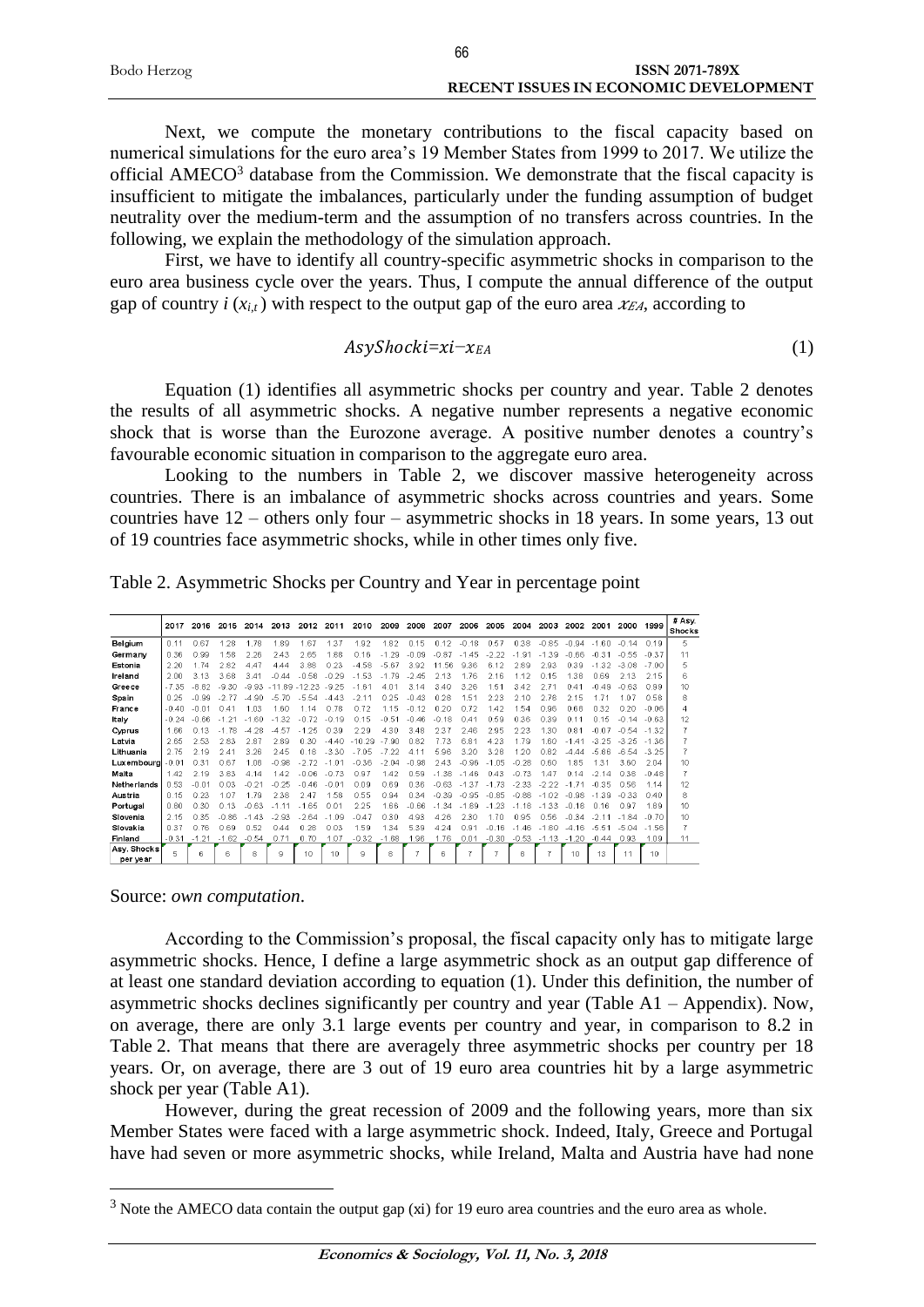|             | 67 |                                              |
|-------------|----|----------------------------------------------|
| Bodo Herzog |    | <b>ISSN 2071-789X</b>                        |
|             |    | <b>RECENT ISSUES IN ECONOMIC DEVELOPMENT</b> |

in the last18 years (Table A1). As a result, despite the focus on large asymmetric shocks, there is still great heterogeneity across countries. Can a fiscal capacity manage this heterogeneity?

In step two, I compute the financial contributions to a fiscal capacity per country subject to the neutral budget constraint condition. In economically good times countries pay in the fiscal capacity in order to get money out in economically bad times. I define the required balanced budget principle for the period of 1999 to 2017, which would be considered long-term. However, if the budget constraint does not work in the long-term, it can be argued that it will definitely not work in the medium-term. Multiplying the asymmetric shocks (Table 2) with the GDP of country *i* respectively, yields

$$
EMFBudget, i=AsyShocki*GDPi
$$
 (2)

The essence of equation (2) denotes the amount each country would have to pay to a fiscal capacity in order to compensate for its asymmetric shocks under the proposed constraints (Table 3). By adding the financial contributions (the positive numbers) and disbursements (the negative numbers) for each country, you obtain zero. Hence, this is showing that the computation satisfies the balanced budget constraint. Most notably, the annual contributions for the countries are partly substantial. For instance, Germany has to pay on average 1.2 percent of its GDP every year; or, in 2017, it had to pay the sole amount of 36.2 bn Euro (Table 3). Greece and Spain even had to pay, on average, 6.7 percent and 2.6 percent with respect to GDP (Table 3). Given the substantial financial contributions, in order to smooth all asymmetric shocks, such a full capacity is politically unrealistic.

| Table 3. Fiscal Capacity per Country and year in bn Euro |
|----------------------------------------------------------|
|                                                          |

| in bn euro  | 2017     | 2016                    | 2015             | 2014              | 2013                 | 2012               | 2011          | 2010         | 2009         | 2008         | 2007              | 2006            | 2005         | 2004           | 2003          | 2002         | 2001     | 2000      | 1999     |
|-------------|----------|-------------------------|------------------|-------------------|----------------------|--------------------|---------------|--------------|--------------|--------------|-------------------|-----------------|--------------|----------------|---------------|--------------|----------|-----------|----------|
| Belgium     | 0.930    | 0.914                   | 0.893            | .888              | 0885                 | 0.890              | 0.875         | 0.878        | 0.830        | 0.868        | 0.852             | $-0.633$        | 0.803        | .787           | $-2.780$      | $-3.035$     | $-5.10'$ | $-0.458$  | 0.716    |
| Germany     | 36.169   | 35<br>418               | 34               | 243<br>34         | 33<br>689            | 553<br>વવ          | 33<br>447     | 32.092       | -32<br>77 C  |              | $-2.495 - 23.030$ | -37<br>147      | -54<br>.379  | 290<br>$-46$   | $-32910 - 15$ | 690          | 353      | 838       | $-8.503$ |
| Estonia     | 0.217    | 0.207                   | 0.203            | 198               | 0 193                | 0 186              | 0.177         | -0.638       | $-0$<br>-791 | 0.188        | 0.196             | 0<br>185        | 170<br>n     | 0 153          | 0 144         | .135<br>0    | $-0.143$ | -0<br>316 | $-0.663$ |
| Ireland     | 1.137    | 104                     | 005              | 0.863             | $-0.649$             | $-0.823$           | $-0.405$      | $-2.149$     | $-2.463$     | $-3.661$     | 0.827             | 0.797           | 0 746        | 0.702          | 0.657         | 0.619        | 0.594    | 0.573     | 0.523    |
| Greece      |          | $-13.803 - 16.373 - 17$ |                  | 475 - 21<br>$-18$ | 880                  | $-23.430 - 18.471$ |               | $-3.556$     | 15.664       | 16.241       | 16.364            | 15.963          | 206<br>15.   | 15.218         | 14<br>514     | 13.887       | $-0.968$ | 216       | 12.409   |
| Spain       |          | 29 608 -10 939          | -29<br>569 -50   | 558               | 868<br>-57           | -130<br>$-57$      | $-46$<br>-581 | $-22.519$    | 27<br>569    | -4 639       | 28.<br>107        | 27<br>274       | 259<br>26    | 25 452         | 24<br>699     | 23.863       | 23.207   | 469       | 21 297   |
| France      | $-8694$  | $-0.253$                | 0.892            | 0.882             | 0.873                | 0.868              | 0.874         | 0.854        | 0.836        | $-2.485$     | 0.862             | 0.842           | 0.820        | 0.805          | 0.781         | 0.773        | 0.770    | 0.756     | $-1.063$ |
| Italy       |          | $-3.908 - 10.469$       | $-18701$         | 713<br>$-24$      | $-20.372 - 11$       | 251                | $-3.137$      | .490         | $-8030$      | $-7.669$     | $-3.059$          | 18.230          | -829         | 605            | 276           | 17 256       | 238      | -210      | $-9.407$ |
| Cyprus      | 0.213    | 0.205                   | 316<br>$-\Omega$ | 18                | 769<br>-0            | -228<br>$-0$       | 0.221         | 0.213        | 0.215        | 0.216        | 0.163             | 169<br>$\Omega$ | 166          | 0.160          | 0.169         | 165<br>0     | -0.010   | $-0.069$  | $-0.166$ |
| Latvia      | 0.517    | በ 497                   | 0487             | A7A               | 0464                 | n 451              | $-0.840$      | -868         | 579<br>$-1$  | 0492         | 0.501             | 0458            | 0416         | 0.372          | 0.349         | 200<br>-0    | $-0.430$ | $-0.402$  | $-0.159$ |
| Lithuania   | 0.843    | 0.810                   | 0.791            | .797              | 0.760                | 0.731              | $-0.945$      | .938<br>$-1$ | $-2.028$     | 0.764        | 0.742             | 0.680           | 0.637        | 0.588          | 0.549         | $-0.915$     | $-1.128$ |           | $-0.560$ |
| Luxembourg  | $-0.003$ | 0.375                   | 0.354            | 0.336             | $-0.279$             | $-0.778$           | $-0.292$      | 106<br>$-0$  | $-0.531$     | $-0.301$     | 0.355             | $-0$<br>256     | $-0.319$     | $-0.081$       | 0.307         | 0.318        | 0.322    | 0.302     | 0.279    |
| Malta       | 0.044    | 0.042                   | $n$ $n4$         | 038               | 0.035                | $-0.004$           | $-0.047$      | 0.032        | 0.03'        | 0.033        | $-0.085$          | $-0.085$        | 0.029        | $-0.042$       | 0.029         | 0.028        |          | 0.027     | $-0.024$ |
| Netherlands | 10 645   | $-0.056$                | 135              | 36                | 630                  | $-2983$            | $-0.041$      | 9.868        | 9.662        | 9.844        | $-4.069$          | -8<br>533       |              | $-13694$       | $-12.737$     | 629<br>-9    | 955      | 8.736     | 8.345    |
| Austria     | 1.787    | 743                     | -707             | .703              | 69 <sup>-</sup>      | .688               | .681          | 1.641        | .597         | .674         | .167              | $-2.734$        | $-2.354$     | $-2.381$       | $-2.674$      | $-2.558$     | $-3.538$ | $-0.832$  | 1.330    |
| Portugal    | 2.196    | 2.137                   | 2.092            | 042               | 832<br>$-1$          | $-2.729$           | 2.165         | 2.173        | 2.126        | .161<br>$-1$ | $-2.359$          | $-3.245$        | $-2$<br>12   | $-2$<br>' N1 N | $-2.227$      | $-0.310$     | 2.086    | 2.049     | 2.002    |
| Slovenia    | 0.581    | በ 556                   | 310              |                   | 014                  | -922               | $-0.393$      | 169          | 0.528        | 0.567        | 0.551             | .520<br>Ω.      | 0494         | 0473           | n 455         | 100          | $-0.606$ | $-0.51$   | $-0.186$ |
| Slovakia    | 0.835    | 0.808                   | 0.779            | 754               | 0.736                | 0 718              | 0.694         | 0.685        | 0.663        | 0.692        | 0.648             | 0.585           | - 081<br>-0  | $-0.702$       | $-0.814$      | .874         | $-2.385$ | $-2.099$  | $-0.643$ |
| Finland     | $-0.607$ | .322                    | $-3.054$         | .018<br>$-$       | 2 160                | 2.180              | 2.210         | $-0.608$     | $-3.094$     | 2.275        | 2.261             | 2.163           | .539<br>$-0$ | $-0.927$       | .882<br>$-1$  | .991<br>-1   | $-0.708$ | .80       | .699     |
| <b>SUM</b>  | 53.707   | 4.404                   | $-15.054$ 57.225 |                   | 64.805 59.014 28.809 |                    |               | 32.374       | 8.432        | 11.443       | 18.661            | 15.233          | 6.386        | 3.814          |               | 3.903 20.742 | 19.774   | 14.583    | 27.225   |

Source: *own computation*.

Moreover, it is remarkable that the asymmetric shocks have been persistent in the majority of countries, over many years. In Ireland, Greece, Spain, Italy, Luxembourg, Germany, Netherlands, Austria, Portugal, Slovenia, Slovakia, and Finland, the asymmetric shocks continue for more than four years (Table 3). In general, the long duration indicates a massive problem for any fiscal capacity, including a supranational fiscal union (Farhi & Werning, 2017, Bandeira, 2018). Note that a fiscal stimulus is only effective in the short-term (Tcherneva, 2011). Indeed, when considering persistent shocks, countries would rather need monetary support or structural reforms than a supranational fiscal capacity. Consequently, the proposal treats mainly the symptoms. Indeed, a fiscal capacity is unable to solve the root causes of asymmetric shocks because the Eurozone is not an optimum currency area!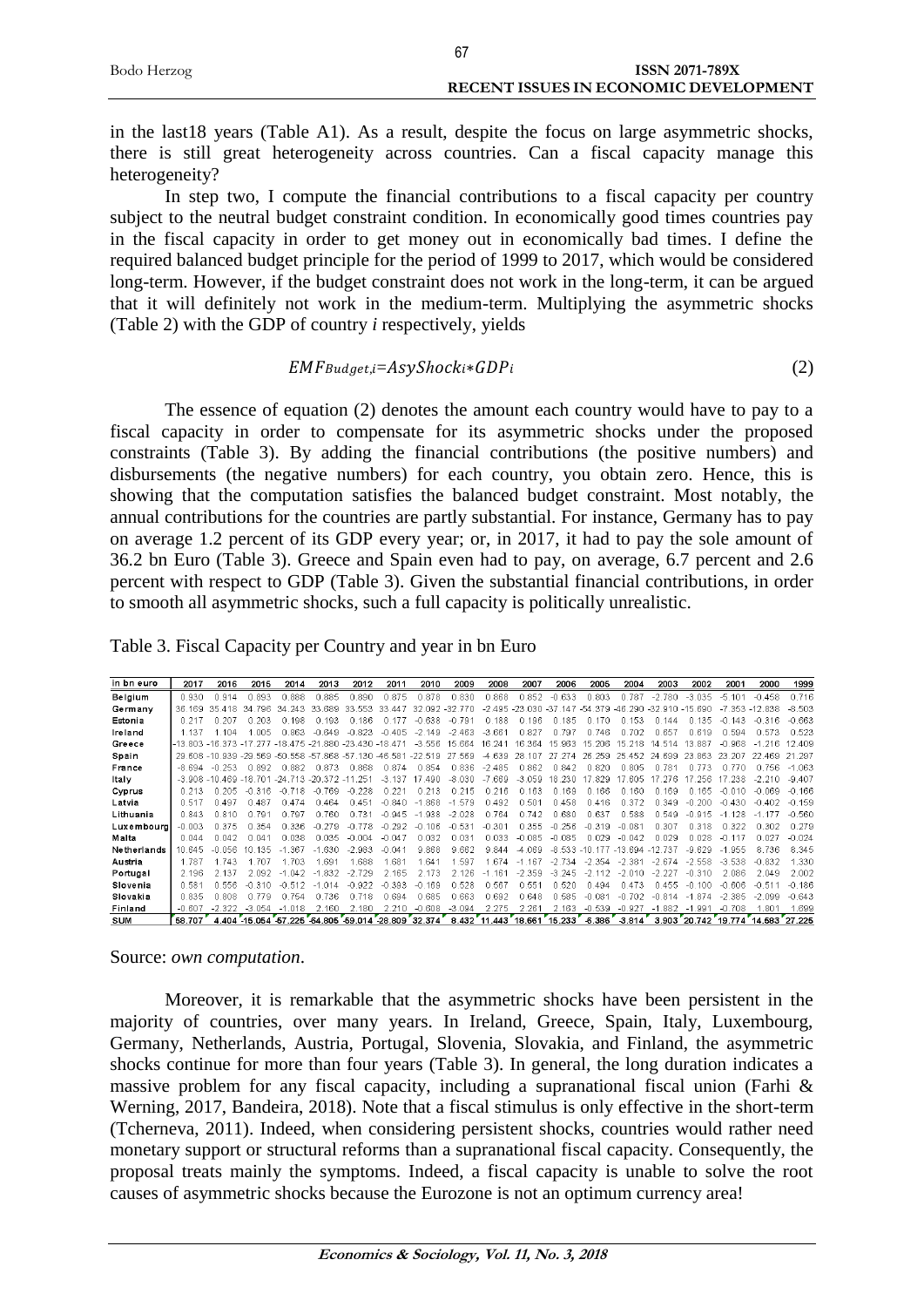|             | 68                                           |
|-------------|----------------------------------------------|
| Bodo Herzog | ISSN 2071-789X                               |
|             | <b>RECENT ISSUES IN ECONOMIC DEVELOPMENT</b> |

Finally, the annual volume of the EMF is highly volatile and displays significant imbalances across countries and over years. The aggregate imbalance ranges from a deficit of 64.8bn Euro to a surplus of 58.7bn Euro (Table 3). Given this imbalance, the aggregate capacity only balances if we allow for substantial transfers across countries or considerable borrowing at the European level. Certainly, both actions are hardly in line with the Lisbon Treaty.

Even worse, the fiscal capacity creates pro-cyclical behaviour. During the great recession of 2009, more than half of the Member States had to pay in to the capacity in order to balance the account in the medium-term (Table A1). Note, in 2009 all countries faced the severest recession in almost 100 years, yet get no support from the fiscal capacity! This would have had amplified pro-cyclical policy of the funding countries. Thus, the argument that the EMF minimizes pro-cyclical policies remains unproven. Similarly, Brunnermeier et al. (2017) recognizes that European Safe Bonds – so-called ESBies – are not functional if there is substantial cross-country heterogeneity (Acharya & Dogra, 2017).

In Table 4, I compare the needed financial contributions per country with respect to GDP while considering smoothing either all or only large asymmetric shocks. The numerical computation follows the basic Newton-Raphson iteration method. I compute the average financial contribution to the fiscal capacity, under the assumption that it smooths out the asymmetric shocks *AsyShock<sup>i</sup>* in each country under the following balanced budget constraint

$$
\sum_{i=1}^{19} \left( \sum_{1999=j}^{2017} EMF_{Budget,i,j} \right) = 0
$$
\n(3)

i.e. each of the 19 euro area countries must have a balanced budget over the period of 1999 to 2017. Under this assumption, two observations stand out.

Firstly, the financial contribution for large asymmetric shocks is substantially smaller, as well as the scope of the fiscal capacity (Table A2). Under this assumption, Germany has had two asymmetric shocks, while Greece has had seven in the last 18 years. Interestingly, we identify no large asymmetric shock in France nor Malta and Austria during the whole period. Hence, the fiscal capacity that accounts for large asymmetric shocks does not support Member States equally. Even during the severe recession of 2009, the majority of states would not have received support. On the contrary, they would have to pay in to in order to guarantee the balance in medium-term, creating pro-cyclical behaviour yet again. At the same time, countries that do need support receive modest funding despite large asymmetric shocks. In fact, letting the (domestic) automatic stabilizers work is likely more effective than a fiscal capacity responsive to large asymmetric shocks (Bandeira, 2018).

Secondly, even if the fiscal capacity focuses on large asymmetric shocks, heterogeneity remains across countries. The financial contributions in percent of GDP vary substantially as denoted by the second column of Table 4. Furthermore, the aggregate deficit (-63.3bn Euro) of the fiscal capacity is almost as high as if they were under the assumption of all asymmetric shocks (-64.8bn Euro). This demonstrates a fiscal capacity is infeasible under the legal constraints due to the cross-country heterogeneity in the Eurozone. In fact, heterogeneity would require, regardless of the scope, either a monetary transfer or permission to borrow at the Union level. This, however, contradicts the proposal of the Commission as it infringes the rule-based architecture of the European treaty today.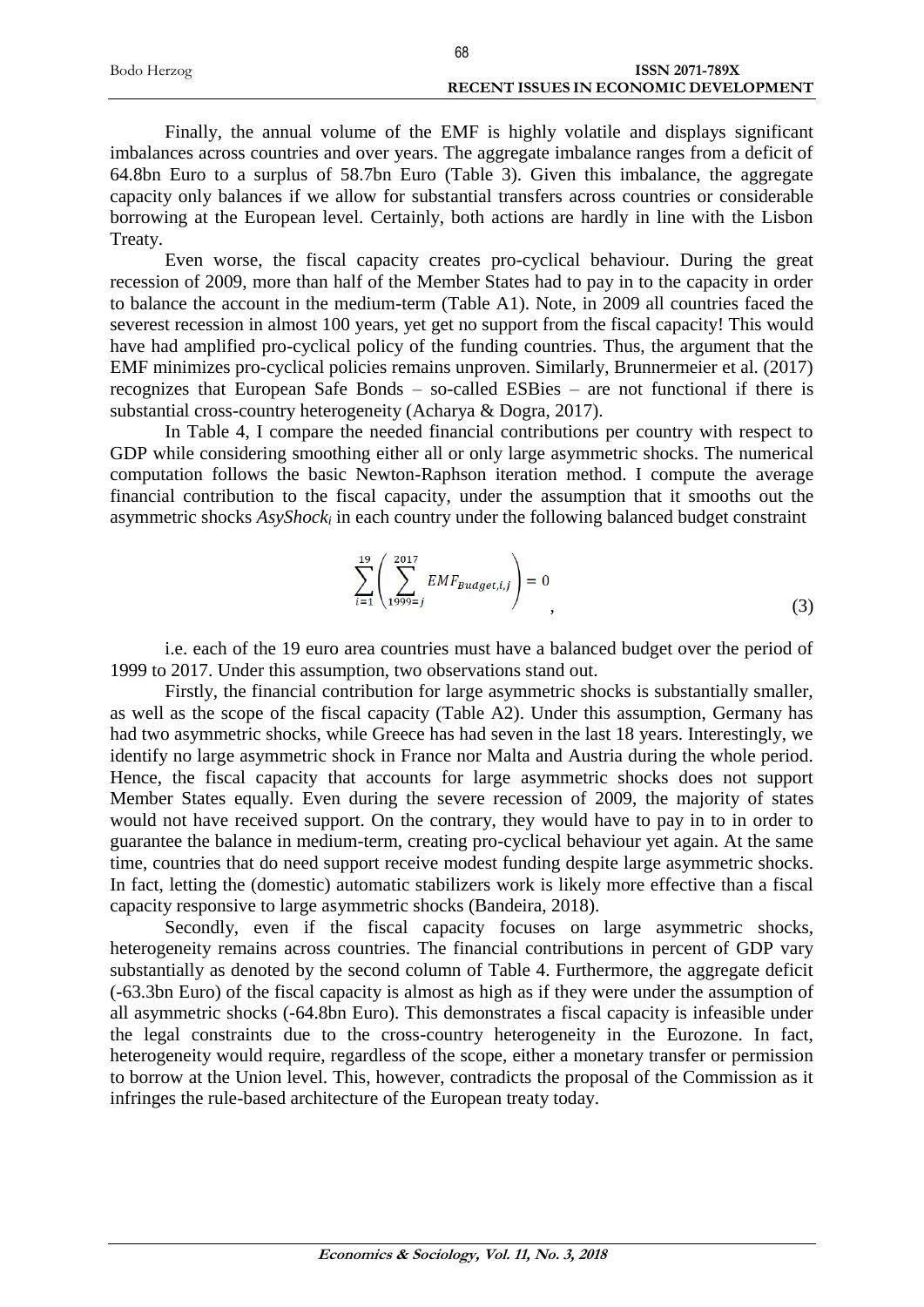| Contributions in % of GDP in order to   |                                          |                                   |  |  |  |  |  |  |  |  |  |
|-----------------------------------------|------------------------------------------|-----------------------------------|--|--|--|--|--|--|--|--|--|
|                                         |                                          | balance the EMF between 1999-2017 |  |  |  |  |  |  |  |  |  |
|                                         | All asy. Shocks                          | 1SD asy. Shocks                   |  |  |  |  |  |  |  |  |  |
| Belgium                                 | 0.2332                                   | 0.0020                            |  |  |  |  |  |  |  |  |  |
| Germany                                 | 1.2198                                   | 0.0581                            |  |  |  |  |  |  |  |  |  |
| Estonia                                 | 1.1750                                   | 0.0160                            |  |  |  |  |  |  |  |  |  |
| Ireland                                 | 0.5324                                   | 0.0001                            |  |  |  |  |  |  |  |  |  |
| Greece                                  | 6.6990                                   | 3.2920                            |  |  |  |  |  |  |  |  |  |
| Spain                                   | 2.5985                                   | 1.0251                            |  |  |  |  |  |  |  |  |  |
| France                                  | 0.0419                                   | 0.0000                            |  |  |  |  |  |  |  |  |  |
| Italy                                   | 1.1092                                   | 0.4118                            |  |  |  |  |  |  |  |  |  |
| Cyprus                                  | 1.1400                                   | 0.1840                            |  |  |  |  |  |  |  |  |  |
| Latvia                                  | 2.2850                                   | 0.5270                            |  |  |  |  |  |  |  |  |  |
| Lithuania                               | 2.4430                                   | 0.7020                            |  |  |  |  |  |  |  |  |  |
| Luxembourg                              | 1.1530                                   | 0.0720                            |  |  |  |  |  |  |  |  |  |
| Malta                                   | 0.5100                                   | 0.0000                            |  |  |  |  |  |  |  |  |  |
| Netherlands                             | 1.5500                                   | 0.4741                            |  |  |  |  |  |  |  |  |  |
| Austria                                 | 0.5500                                   | 0.0000                            |  |  |  |  |  |  |  |  |  |
| Portugal                                | 1.1249                                   | 0.2030                            |  |  |  |  |  |  |  |  |  |
| Slovenia                                | 1.4990                                   | 0.0630                            |  |  |  |  |  |  |  |  |  |
| Slovakia                                | 1.0370                                   | 0.3070                            |  |  |  |  |  |  |  |  |  |
| Finland                                 | 1.1465                                   | 0.1270                            |  |  |  |  |  |  |  |  |  |
| Max surplus of<br><b>EMF</b> in bn Euro | 58.707€                                  | 27.495€                           |  |  |  |  |  |  |  |  |  |
| Max deficit of<br><b>EMF</b> in bn Euro | -64.805 €                                | -63.342 €                         |  |  |  |  |  |  |  |  |  |
|                                         | Note: 1SD denotes one standard deviation |                                   |  |  |  |  |  |  |  |  |  |

Table 4. Average Contributions to the Fiscal Capacity per Country in Percent of GDP

Source: *own computation*.

In summary, there is little reason to have a debate about a fiscal capacity when it will be ineffective. In a rule-based architecture and from an economic point of view, it is more effective to design fiscal buffers at home. To be fair, demanding fiscal buffers during economically favourable times in order to smooth asymmetric shocks is not new; the Stability and Growth Pact requests domestic buffers and even a balanced budget in medium-term since 1997. Member States, however, have never enforced this rational in practice. To this extent, the fiscal capacity intents to imitate or even eliminate the rules of the Stability and Growth Pact. Overall, an effective fiscal capacity either needs a political union, including a European budget, or undercuts the Member States' responsibility in a rule-based architecture.

#### **5. Institutional Implications and Policy Recommendations**

In this section, I assess the 140 pages of the reform package, but consider only the disruptive elements. In particular, I study the proposed institutional incentive structure as well as the economical, sociological and philosophical implications.

#### *I. New Budgetary Instruments*

The proposed fiscal backstop and fiscal capacity create new overlaps in responsibilities and a mixture of powers across the national and European level. Thus, there is the risk that they are beyond the present legal architecture. The main argument in favour of both mechanisms is the limited size of the EU budget alongside a required prohibition of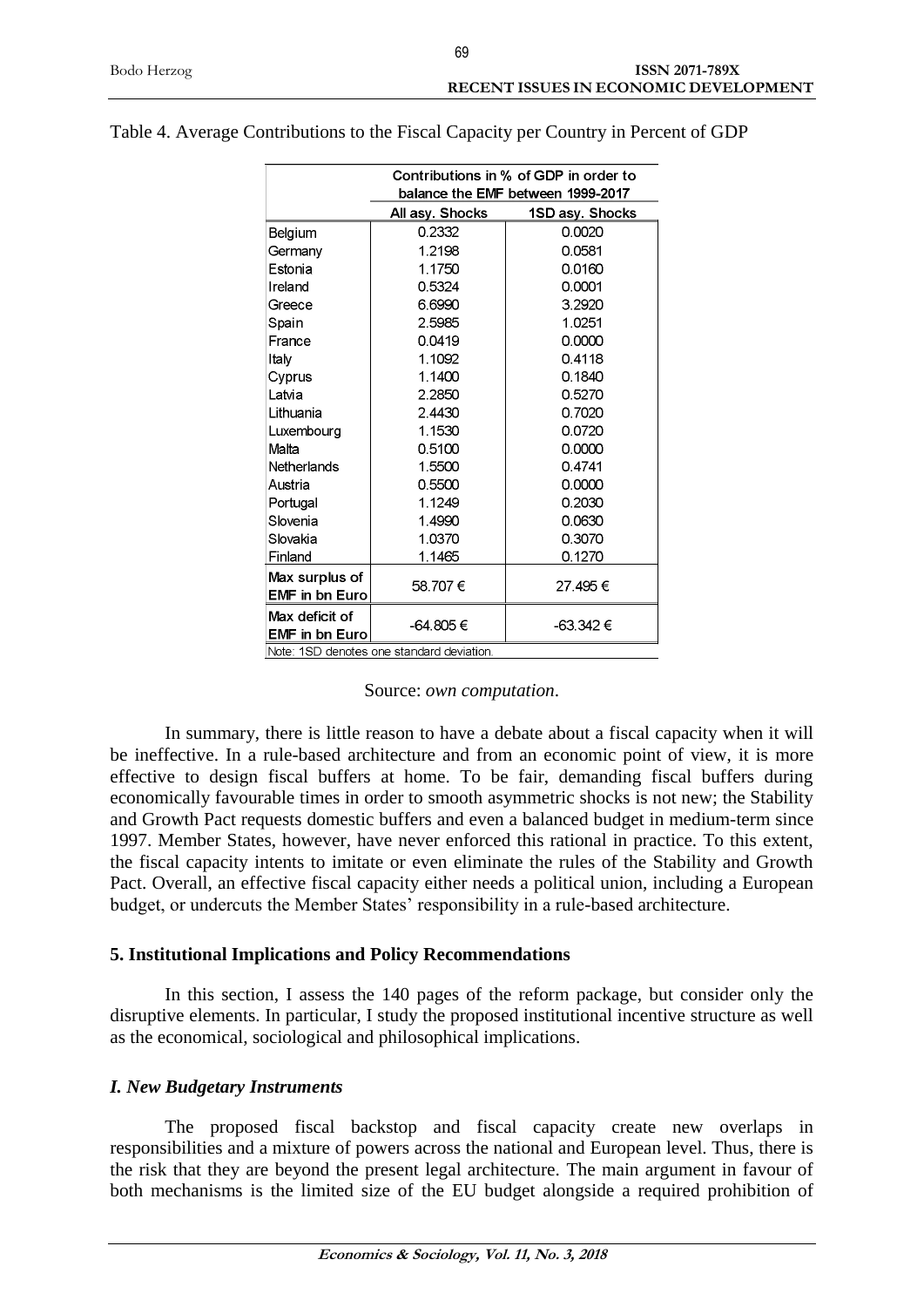|             | 70 |                                       |
|-------------|----|---------------------------------------|
| Bodo Herzog |    | ISSN 2071-789X                        |
|             |    | RECENT ISSUES IN ECONOMIC DEVELOPMENT |

borrowing in Europe. Indeed, only in special cases, "the EU is empowered to borrow and lend" (COM 2017/822), notably under the Balance of Payments Facility (EC No 332/2002) or the European Financial Stabilisation Mechanism (EU No 407/2010). Of course, in exceptional cases, there is the possibility of European coordination under Article 20 TEU and Article 326ff TFEU, however, macroeconomic stabilization is deliberately the responsibility of supranational monetary and national fiscal policy (Article 119 TFEU and 136 TFEU).

Interestingly, the Commission's objective is also more far-reaching as it "intends (...) to support Member States' agreed reform commitments financially" (COM 2017/822, p. 5). This implies that the Commission wants to buy reform commitments. In general, Sandel (2012) shows that money cannot buy commitments. In fact, there is empirical evidence that money erodes the intrinsic motivation to enforce reforms while continuously degrading the people who are suffering under the reforms (Frey, Oberholzer-Gee & Eichenberger, 1996; Frey & Oberholzer-Gee, 1997; Deci, Koestner & Ryan, 1999; Gneezy & Rustichini, 2000).

In addition, the proposed convergence facility of future euro and non-euro Member States is risky, even if "the distinction between them is becoming less relevant over time" (COM 2017/822, p. 5). Alesina et al. (2017) and Herzog (2018) demonstrate a growing divergence between euro and non-euro Member States. Alesina et al. (2017) conclude:

*"(…) there is virtually no evidence of cultural convergence, neither within nor across countries. If anything, we see cultural divergence. (…) The process of European integration devoted considerable effort to the diffusion of best practices, (…), which was not very successful."*

Among other things, in a rule-based architecture countries have to demonstrate their readiness to adopt the euro without financial support. Indeed, joining the euro requires sustainable public finances before and afterwards (Herzog, 2016; Ademmer, 2018). Thusly, the degree of convergence has to be achieved without European interventions. Apart from the Maastricht criteria in Article 140 TFEU and in Protocol No 13, real economic convergence is imperative for a successful membership (COM 2017/822, p. 9, COM 2017/825, p. 1). Worse yet, a study by the Commission (2017) shows a real dispersion in recent years as well. So, does new money really help more? Under the rule-based framework, it is evident that a convergence facility would likely bias the economic readiness of new Member States. This mechanism creates unsustainable incentives and moral hazard for candidate countries (Jones, 2018).

Similar arguments apply to a fiscal capacity. Our simulation results in section 4 demonstrate the misconception. Since the 1970s, the idea of Keynesian stabilization has failed accordingly (Bartlett 1993, Lewis 2009). Activating financial resources to deal with shocks that cannot be managed at the national level alone have two flaws (COM 2017/822, p. 13). First, managing shocks effectively always requires monetary policy, not primarily fiscal policy. Second, any fiscal stimulus crowds out private investments. Keheo and Patroni (2017) find that a fiscal union (or fiscal capacity) is only optimal when countries are either unable or unwilling to pursue desirable policies. Moreover, they show a fiscal "authority is unnecessary if its only goal is to provide cross-country insurance" (Kehoe & Patroni, 2017). Nevertheless, the Commission justifies the fiscal capacity with its stabilization function and the goal of cross-country insurance. In addition, Martinez-Garcia (2017) finds that a stabilization mechanism in a currency union leads to indeterminacy of monetary policy.

Following the Maastricht architecture, I recommend building-up fiscal buffers in each Member State. Then, when faced with asymmetric shocks, countries use these buffers together with the automatic stabilizers. As long as fiscal policy remains in national responsibility, I recommend precautionary mechanisms in order to handle asymmetric shocks. Addressing asymmetric shocks with a European stabilization facility ex post is costlier and less effective, as evidenced by the worldwide financial crisis of 2008.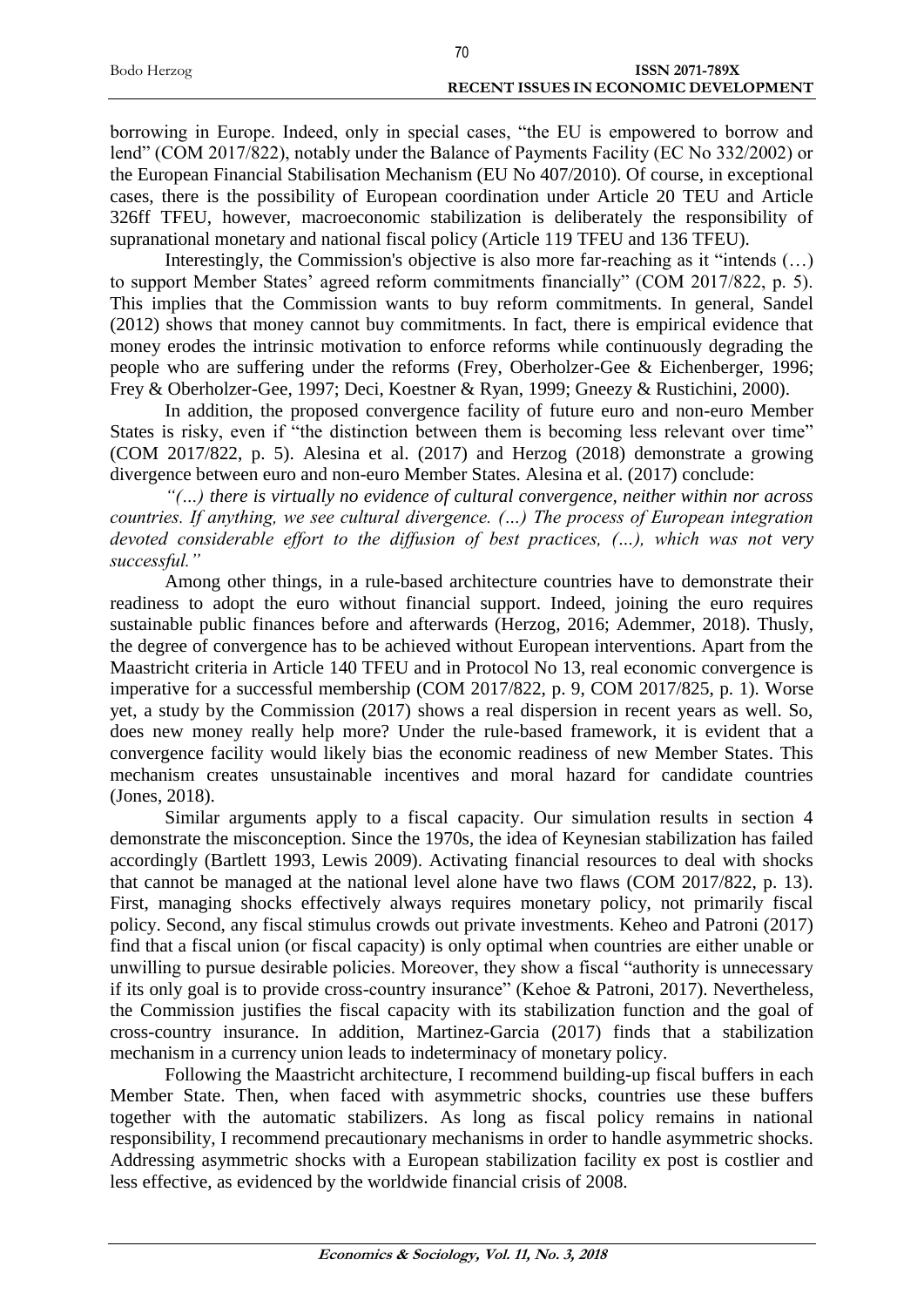| Bodo Herzog | <b>ISSN 2071-789X</b>                 |
|-------------|---------------------------------------|
|             | RECENT ISSUES IN ECONOMIC DEVELOPMENT |

The authentic intension of a fiscal capacity is anyway different. The Commission (2017/822, p. 6) writes, "Unlike national budgets, the EU budget cannot incur debt (…). Instead, it relies on financing through *own resources*." This reveals the political intension, as a fiscal capacity would allow either European borrowing or taxpayer money from Member States. Thus, the misconception is evident, given the Commission suggests automatic and rapid activation of the new fiscal capacity. In general, in a rule-based Eurozone, a fiscal capacity is likely noncredible because the Member States still have the fiscal responsibility and merely an limited fiscal commitment. As a matter of fact, the Commission has already speculated what would occur "if these buffers and stabilizers are not sufficient" (2017/822, p. 13). Thus, the proposal reveals major flaws, particularly in light of the numerical results above.

#### *II. European Monetary Fund (EMF)*

1

Since the beginning of the EMU, the idea of a monetary fund existed. The EMF is designed to be the successor to the ESM, incorporating further powers, such as a fiscal backstop and a lending capacity (COM 2017/827, p. 6). The Article 136(3) TFEU warrants the legal foundation of the new lending and borrowing capacity. The Commission argues that Member States cannot unilaterally guarantee stability in exceptional situations. Note, however, despite the US being a political union par excellence, the 50 sovereign US-States have to manage its stability – except for natural catastrophes – alone, together with a strict nobailout rule (Sinn, 2016; Keheo & Patroni, 2017; Herzog, 2018).

Juncker (2017) argues that the Eurozone requires strong governance, however, he is failing to recognize that the present rule-based architecture bestows sovereignty in fiscal matters exclusively to Member States. The Commission confess (2017/827, p. 3,5), "the role for the National Parliaments remains fully preserved, in view of the large contributions of the Member States to the EMU." Yet again, this statement confirms that an effective fiscal capacity – as prevalent in sovereign states – requires the surrendering of national sovereignty.

Furthermore, the effectiveness of monetary policy over fiscal, such as the announcement of the OMT program, comes from the credible and unlimited commitment of the central bank. The ECB-President said (Draghi, 2012): "The ECB is ready to do whatever it takes to preserve the euro. And believe me, it will be enough." An unlimited fiscal commitment, however, is impossible as long as there is no political union. Thus, in a rulebased architecture any fiscal commitment is less effective.

In addition, the Commission states (COM 2017/827, p. 3) the "ESM generates a complex, landscape where judicial protection, respect of fundamental rights and democratic accountability are fragmented and unevenly implemented. (…) the decision-making process under an intergovernmental method usually requires cumbersome national procedures (…)". However, as long as the EMF has to respect the sovereignty of Member States, the same complex and cumbersome national processes apply to the EMF.<sup>4</sup> Thus, either the EMF is a replica of the ESM in Union law, or it is an infringement on national sovereignty.

Looking ahead, the legal initiative is subject to Article 352 TFEU. Already today, several Member States cast doubt upon this legal foundation. For instance on 31 January 2018, the majority of the Deutsche Bundestag argued for the need of a treaty change.

Nonetheless, there is an even more fundamental critique. An EMF would not mitigate the current account imbalances and real divergence in the Eurozone. Tackling these issues

<sup>&</sup>lt;sup>4</sup> The EFM creates a transfer mechanism. This is reiterated on p. 10 (COM 2017/827): "(...) the Union would be equipped with a full range of **permanent** stabilization facilities covering the entirety of the Member States, and drawing on considerable financial resources, over and beyond those accessible through the EFSM."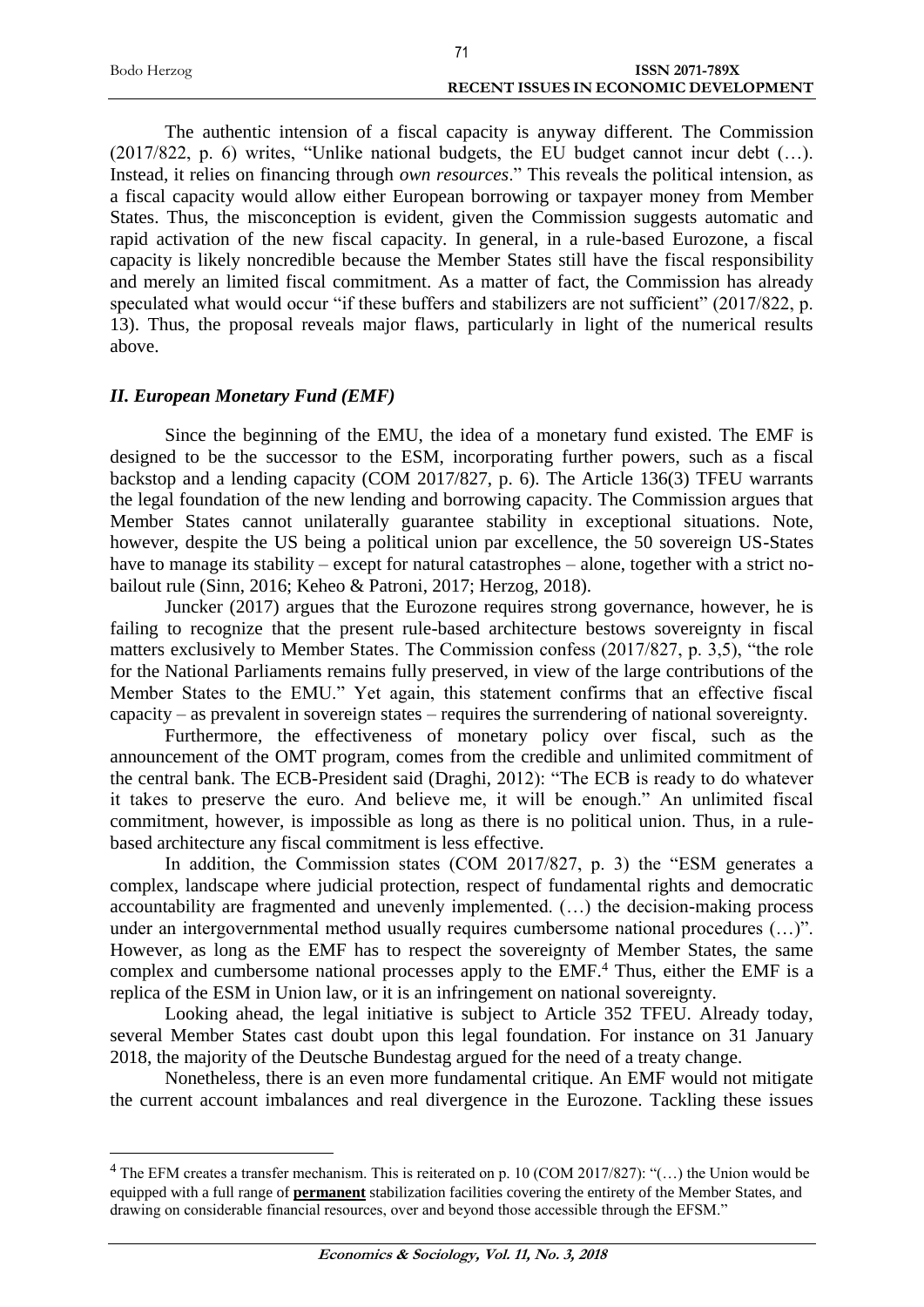|             | 70                                    |
|-------------|---------------------------------------|
| Bodo Herzog | <b>ISSN 2071-789X</b>                 |
|             | RECENT ISSUES IN ECONOMIC DEVELOPMENT |

require a full transfer union. Therefore, the EMF in its current form treats the symptoms of heterogeneity rather than the root cause: the EMU is not an optimal currency area!

Overall, the EMF infringes the economic essence of Article 123 TEFU. The proposal suggests (COM 2017/827, p. 26) "The loans provided by the EMF could be provided without conditionality". However, according to the case Pringle v Ireland, conditionality is a requirement in the rule-based architecture of today (Schimmelfennig & Sedelmeier, 2011, Armingeon & Cranmer, 2017). Furthermore, the proposal contains a 'perbedeu mobile': The EMF purchases debt in the primary market and the ECB purchases the debt from the EMF in the secondary market (COM 2017/827, p. 11). This creates a vicious debt-circle. In the end, it jeopardizes the objective of a lasting and stable monetary union.

#### *III. European Minister of Economy and Finance*

The idea of a European minister of economy and finance would simplify decisionmaking processes, which are not sufficiently understandable nor efficient today (COM 2017/823, p.1; COM 2017/823, p. 2). Of course, the merger of jobs would create synergies, particularly during the enforcement of the European Semester (Savage & Howarth, 2018; Calliess, 2018). The new function would "promote better the general interest of the Union and the euro area economy, both internally and at a global level" (COM 2017/823, p. 3).

However, Herzog and Hengstermann (2013) show that the true challenge is the enforcement of fiscal rules as well as the institutional complacency in Europe. A proposal that simply sticks to sovereign Member States without enhancing fiscal governance, does not tackle the root causes of the yet instable Eurozone.

Interestingly, the scope of the European minister is even "serving the broader goals of fiscal (...) redistribution" (COM 2017/823, p. 4). This would require "the individual and collective willingness of the Member States", according to the Commission. Or, in short, a political union. But on page 5, they claim the minister "would [not] impinge on national competences." If this holds, a European minister would be likely rather marketing. It remains questionable whether a minister, as designed in the proposal, "would be an important institutional step for a more coherent, effective and accountable economic governance of the European Union" (COM 2017/823, p. 4).

In summary, there is mixed evidence about the reform package. A fiscal union that keeps responsibilities at the national level and, at the same time, demands European decisionmaking, is an oxymoron. Legally, this is difficult to organize and would require a treaty change (COM 2017/821, p. 12). Although the Commission demands "a clear sense of direction for the period of 2019-2024", the reform package is hardly consistent. In this regard, the proposals do not bring justice to further European integration. As a matter of fact, the Commission is its own prisoner. Either it sticks to the rule-based architecture or it demands the mission impossible: a political union. A mixture of both would definitely be the worst case.

#### **6. Conclusion**

The Economic and Monetary Union is at a crossroads. The Commission claims without supranational instruments, such as a fiscal capacity, the EMU will fail. Nonetheless, the reform package reveals a muddling through with a new mixture of responsibilities. Any institutional mixture, however, would create inefficient governance and a flawed democratic legitimization. Looking ahead, the core principle has always been, since the Treaty of Maastricht, control and responsibility in the same – so far national – hand. Sticking to a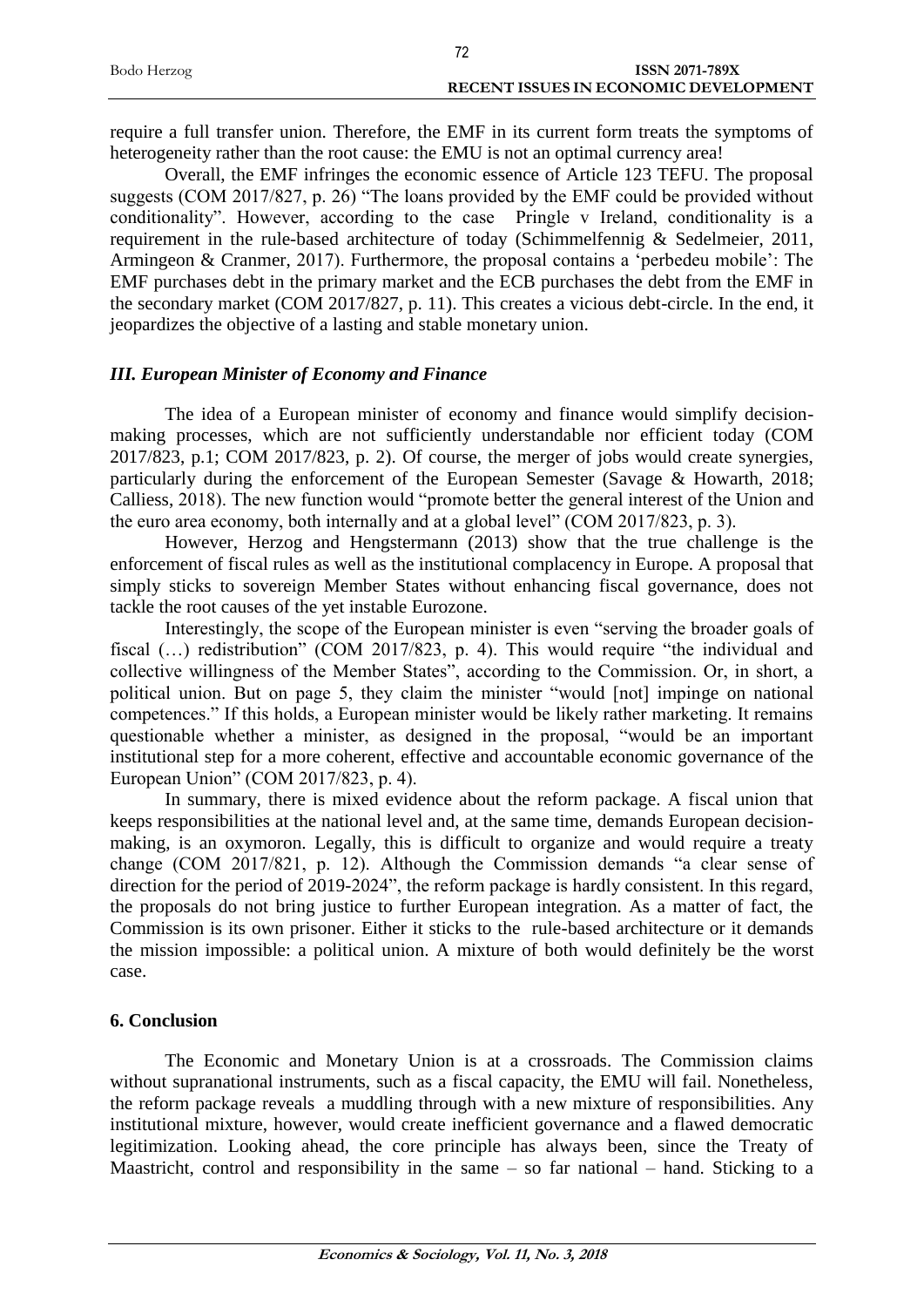| Bodo Herzog | <b>ISSN 2071-789X</b>                        |
|-------------|----------------------------------------------|
|             | <b>RECENT ISSUES IN ECONOMIC DEVELOPMENT</b> |

consistent rule-based architecture is better than a mixture of powers that threatens the stability of the Eurozone as a whole.

The analysis of the reform package, particularly concerning the disruptive elements, shows that the proposals do not hold the bold promises of the Commission. The Commission fails to show a feasible sequencing strategy of willing Member States; – in order to create a "Europe of Pioneers". But if the Commission cannot create a partnership of eager countries, it should stick to and enhance the rule-based architecture of Maastricht.

#### **Acknowledgement**

I would like to thank conference and seminar participants for comments on an early draft version, particularly Christian Calliess. In addition, I thank my research assistants for excellent support and comments, in particular Julia Anne Lehmer and Nils Darius Griebenow Afshar. I gratefully acknowledged financial support from the RRI-Reutlingen Research Institute.

#### **References**

- Acharya, S., & Dogra, K. (2017). The Side Effects of Safe Asset Creation. *Working Paper*, Mimeo.
- Ademmer, E. (2018). Capitalist diversity and compliance: economic reforms in Central and Eastern Europe after EU accession. *Journal of European Public Policy*, *25*(5), 670-689.
- Alesina. A., Tabellini, G., & Trebbi, F. (2017). Is Europe an Optimal Political Area. *Broookings Papers on Economic Activity*, 169-234.
- Armingeon, K., & Cranmer, S. (2018). Position-taking in the Euro crisis. *Journal of European Public Policy*, *25*(4), 546-566.
- Bandeira, G. (2018). Fiscal Transfers in a Monetary Union with Sovereign Risk. *Documentos de Trabajo*, No. 1807, Central Bank of Spain.
- Bartlett, B. (1993). How Not to Stimulate the Economy. *Public Interest*, 112, Summer, 99- 109.
- Beetsma, R. M., & Bovenberg, A. L. (1999). Does monetary unification lead to excessive debt accumulation?. *Journal of Public Economics*, *74*(3), 299-325.
- Beetsma, R. M., & Bovenberg, A. L. (2000). Designing fiscal and monetary institutions for a European Monetary Union. *Public Choice*, *102*(3-4), 247-269.
- Beetsma, R. M., & Bovenberg, A. L. (2003). Strategic debt accumulation in a heterogeneous monetary union. *European Journal of Political Economy*, *19*(1), 1-15.
- Beetsma, R., & Uhlig, H. (1999). An analysis of the Stability and Growth Pact. *The Economic Journal*, *109*(458), 546-571.
- Bénassy-Quéré, A. et al. (2018). Reconciling risk sharing with market discipline: A constructive approach to euro area reform. *CEPR Policy Insight*, No. 91, January.
- Blanchard, O., Erceg, C. J., & Lindé, J. (2017). Jump-starting the euro-area recovery: would a rise in core fiscal spending help the periphery?. *NBER Macroeconomics Annual*, *31*(1), 103-182.
- Bordo, M.D., & Jonung, L. (1999). The Future of EMU: What Does the History of Monetary Unions Tell Us?. *NBER Working Paper*, No. 7365, September, Cambridge, US.
- Brunnermaier, M. et al. (2017). ESBies: safety in the tranches. *Economic Policy*, *32*(90), 175- 219.
- Calliess, C. (2018). Zur Zukunft der Europäischen Union Überlegungen im Lichte von Rom-Deklaration und Weißbuch der Kommission. *NVwZ*, Heft 1-2, S. 1.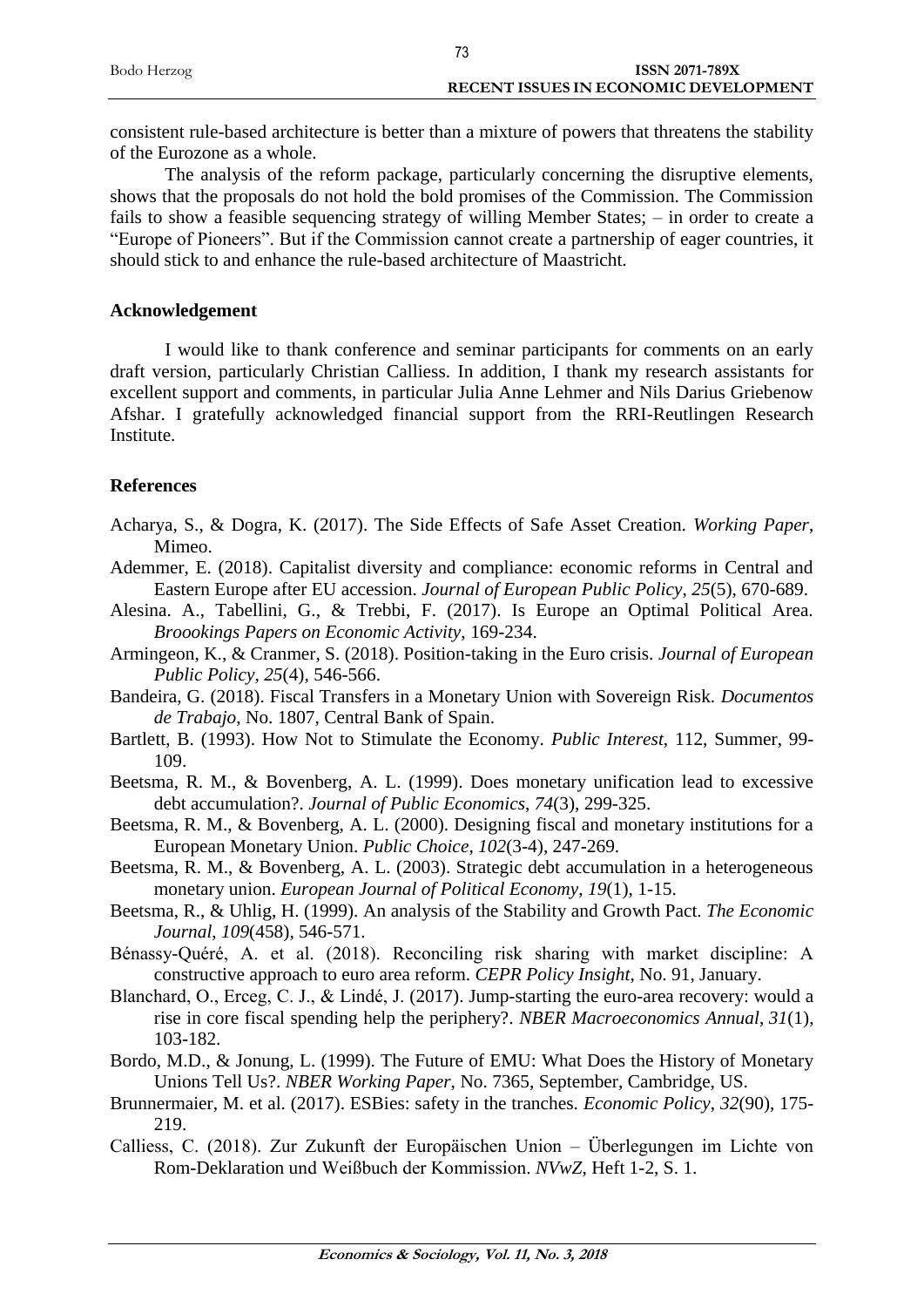| Bodo Herzog | ISSN 2071-789X                               |
|-------------|----------------------------------------------|
|             | <b>RECENT ISSUES IN ECONOMIC DEVELOPMENT</b> |
|             |                                              |

74

- COM (2017/821). Communication from the Commission to the European Parliament, the European Council, the Council, and the European Central Bank. Title: Further Steps towards Completing Europe's Economic and Monetary Union: A Roadmap, European Commission, 6 December 2017.
- COM (2017/822). Communication from the Commission to the European Parliament, the European Council, the Council, and the European Central Bank. Title: New Budgetary Instruments for a Stable Euro Area within the Union Framework, European Commission, 6 December 2017.
- COM (2017/823). Communication from the Commission to the European Parliament, the European Council, the Council and the European Central Bank. Title: A European Minister of Economy and Finance, European Commission, 6 December 2017.
- COM (2017/824 2017/0335 CNS). Proposal for a Council Directive laying down provisions for strengthening fiscal responsibility and the medium-term budgetary orientation in the Member States, European Commission, 6 December 2017.
- COM (2017/825 2017/0334 COD). Proposal for a Regulation of the European Parliament and of the Council amending Regulation (EU) 2017/825 to increase the financial envelope of the Structural Reform Support Programme and adapt its general objective, European Commission, 6 December 2017.
- COM (2017/826 2017/0336 COD). Proposal for a Regulation of the European Parliament and of the Council amending Regulation (EU) No 1303/2013 of the European Parliament and of the Council of 17 December 2013 laying down common provisions of the European Regional Development Fund, etc. European Commission, 6 December 2017.
- COM (2017/827 2017/0333 APP). Proposal for a Council Regulation on the establishment of the European Monetary Fund, European Commission, 6 December 2017.
- COM (2017/827). ANNEX to the Proposal for a Council Regulation on the establishment of the European Monetary Fund, European Commission, 6 December 2017.
- Commission (1977). Report of the study group on the role of public finance in European integration studies. *Economic and Fiscal Series I, A13*.
- Deci, E. L., Koestner, R., & Ryan, R. M. (1999). A meta-analytic review of experiments examining the effects of extrinsic rewards on intrinsic motivation. *Psychological bulletin*, *125*(6), 627.
- Destatis (2018). Staat erzielt im Jahr 2017 Überschuss von fast 37 Millardarden Euro. *Pressemitteilung*, Nr. 059, 23.02.2018, Wiesbaden, Deutschland.
- Delors, C. (1989). Regional implications of economic and monetary integration. In: *Committee for the Study of Economic and Monetary Union*, Report on Economic and Monetary Union in the European Community.
- Dombrovskis, V., & Moscovici, P. (2017). Reflection Paper on the deepening of the Economic and Monetary Union. *European Commission*, 31 May, Brussels.
- Draghi, M. (2012). *Speech by Mario Draghi at the Global Investment Conference*. London, 26 July 2012.
- Fossum, J. E., & Jachtenfuchs, M. (2017). Federal challenges and challenges to federalism. Insights from the EU and federal states. *Journal of European Public Policy*, *24*(4), 467- 485.
- Frey, B. S., Oberholzer-Gee, F., & Eichenberger, R. (1996). The old lady visits your backyard: A tale of morals and markets. *Journal of political economy*, *104*(6), 1297- 1313.
- Frey, B. S., & Oberholzer-Gee, F. (1997). The cost of price incentives: An empirical analysis of motivation crowding-out. *The American economic review*, *87*(4), 746-755.
- Genschel, P., & Jachtenfuchs, M. (2016). More integration, less federation: the European integration of core state powers. *Journal of European Public Policy*, *23*(1), 42-59.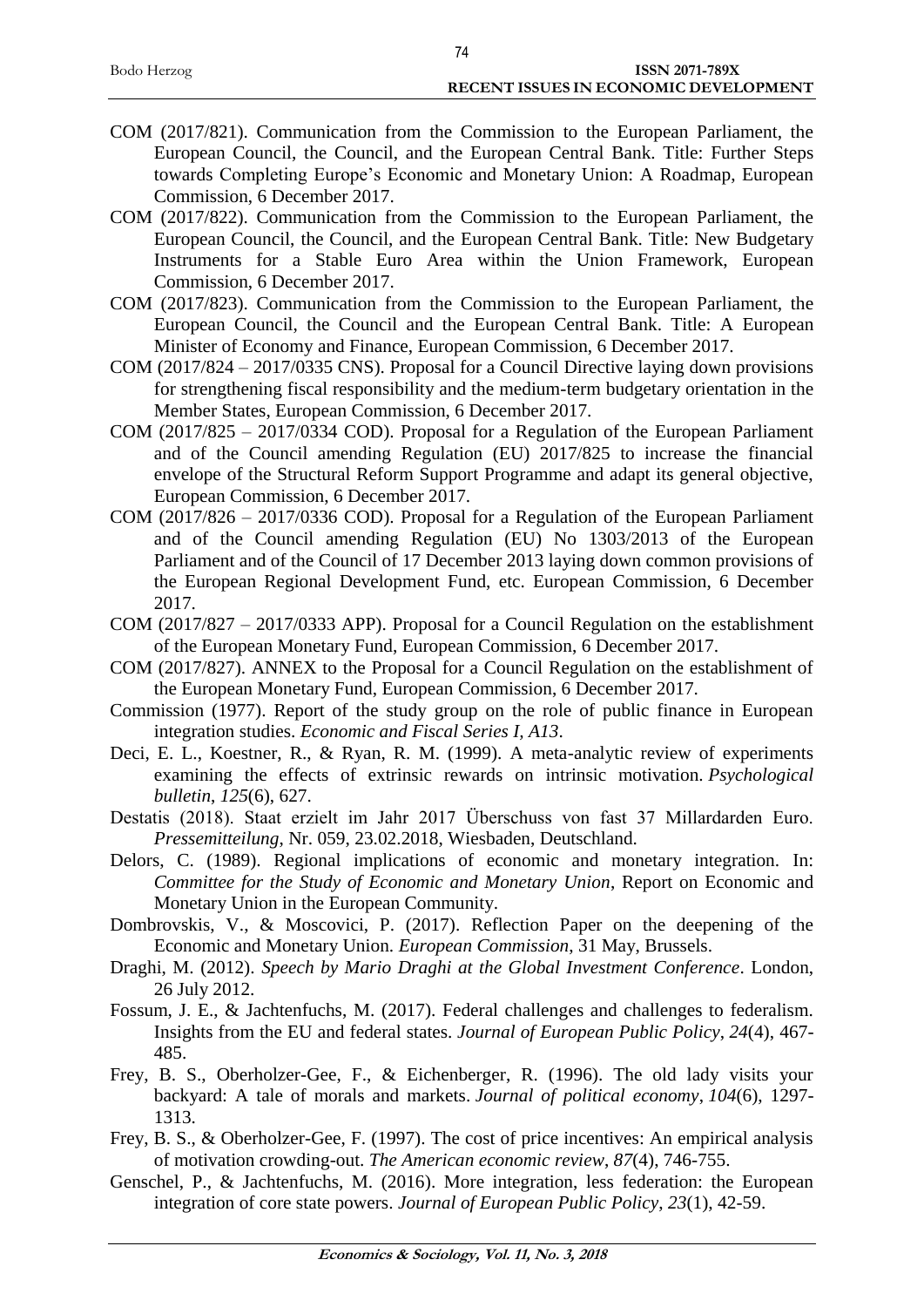- Gneezy, U., & Rustichini, A. (2000). Pay Enough or Don't Pay at All. *Quarterly Journal of Economics*, CY, 798-99.
- Martínez-García, E. (2017). Good Policies or Good Luck? New Insights on Globalization and the International Monetary Policy Transmission Mechanism. *Computational Economics*, 1-36.
- Miller, B. H. (2017). Tomorrow's Europe: a never closer union. *Journal of European Integration*, *39*(4), 421-433.
- Herzog, B. (2018). A Monetary Union Without A Fiscal Union?. in: *Monetary Unions: Background, Advantages and Disadvantages*, ed. Professor Bukowski, Nova Science.
- Herzog, B., & Choi, M. (2017). Policy rules in the Economic and Monetary Union. *Intereconomics*, *52*(1), 51-56.
- Herzog, B., & Hengstermann, K. (2013). Restoring Credible Economic Governance to the Eurozone. *Economic Affairs*, *33*(1), 2-17.
- Herzog, B. (2016). *Eine Neujustierung der Governance der Europäischen Währungsunion*. Konrad-Adenauer-Stiftung, Berlin.
- Hobolt, S. B. (2016). The Brexit vote: a divided nation, a divided continent. *Journal of European Public Policy*, *23*(9), 1259-1277.
- Issing, O. (2013). Der Euro in stürmischen Zeiten, Springer.
- Jones, E. (2018). Towards a theory of disintegration. *Journal of European Public Policy*, *25*(3), 440-451.
- Junker, C.-J. et al. (2015). *Completing Europe's Economic and Monetary Union*. 'Five President Report', European Commission, Brussel.
- Kehoe, P., & Patorino, E. (2017). Fiscal union redux. Staff report, Federal Reserve Bank of Minneapolis.
- Kenen, P. (1969). The optimum currency area: An eclective view. In: *Mundell and Swoboda, eds, Monetary Problems of the international Economy*.
- Lewis, H. (2009). *Where Keynes Went Wrong*, ISBN 978-1-60419-0175, Axios Press.
- McKinnon, R. I. (1963). Optimum currency areas. *The American Economic Review*, *53*(4), 717-725.
- Mundell, R. A. (1961). A theory of optimum currency areas. *The American economic review*, *51*(4), 657-665.
- Mundell, R. (1973). A Plan for a European Currency. In H. Johnson and A. Swoboda, (eds), *The Economics of Common Currencies*, Cambridge, MA: Harvard University Press.
- North, D. C. (1991). Institutions. *Journal of Economic Perspectives*, *5*(1), 97-112.
- Oates, W. E. (1972). *Fiscal Federalism*. New York: Harcourt Brace Jovanovich.
- Rittberger, B., & Blauberger, M. (2018). Introducing the debate section: 'The EU in crisis: EU studies in crisis?'. *Journal of European Public Policy*, *25*(3), 436-439.
- Rosamond, B. (2000). *Theories of European integration*. New York, St. Martin's Press.
- Savage, J. D., & Howarth, D. (2018). Enforcing the European Semester: the politics of asymmetric information in the excessive deficit and macroeconomic imbalance procedures. *Journal of European Public Policy*, *25*(2), 212-230.
- Scharpf, F.W. (2011). Monetary Union, Fiscal Crisis and the Preemption of Democracy*, MPIfG Discussion Paper*, 11/11, Max-Planck-Institute.
- Schimmelfennig, F., & Sedelmeier, U. (2004). Governance by conditionality: EU rule transfer to the candidate countries of Central and Eastern Europe. *Journal of European public policy*, *11*(4), 661-679.
- Scholten, M. (2017). Mind the trend! Enforcement of EU law has been moving to 'Brussels'. *Journal of European Public Policy*, *24*(9), 1348-1366.
- Schout, A. (2017). *The EMU does not have any flaws – A Critique of the European Comission's Reflection Paper on the Deepening of the EMU.* Clingendael, November.
- Sinn, H.-W. (2016). *Der schwarze Juni*, Herder, Freiburg.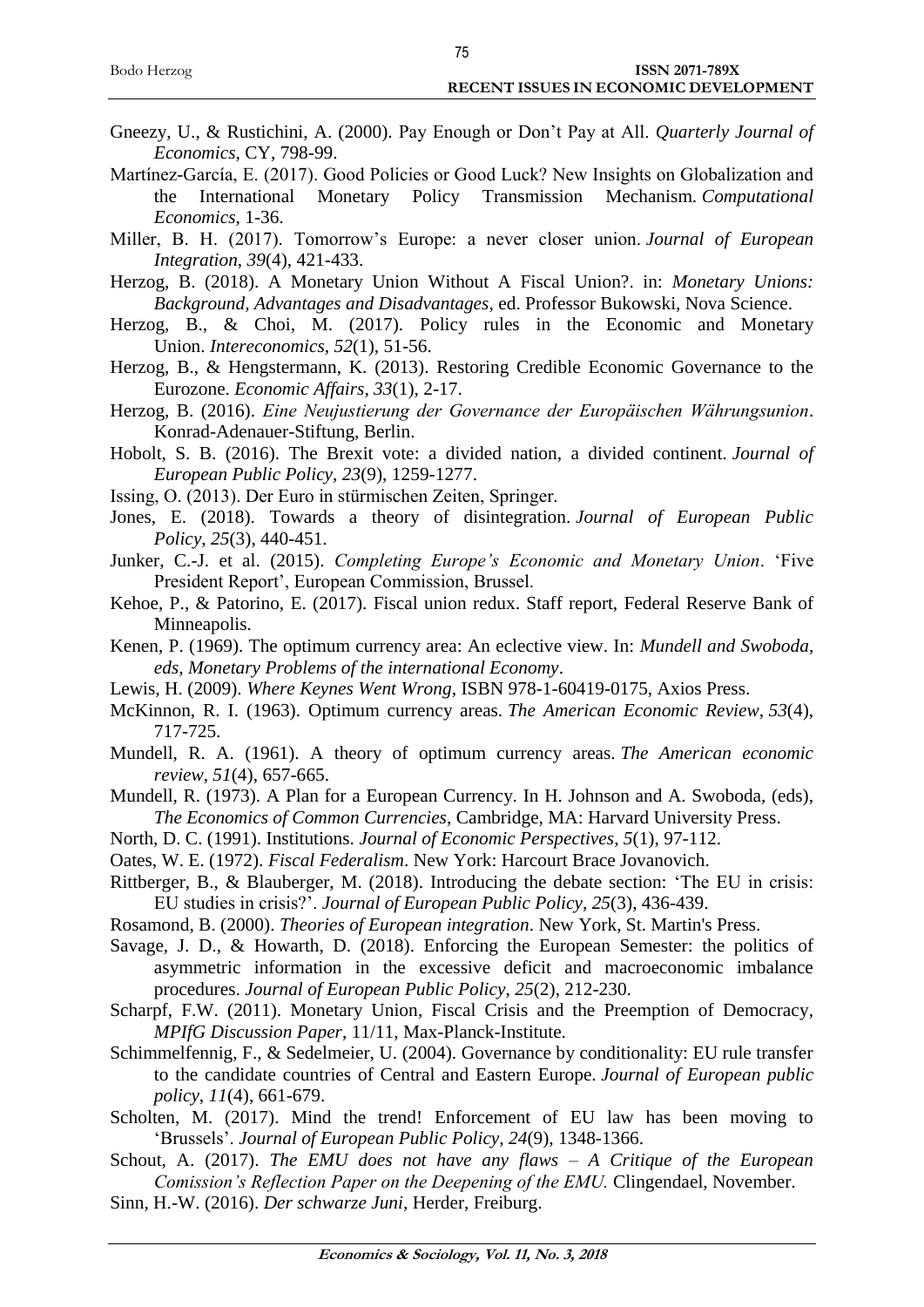| 76                                    |
|---------------------------------------|
| <b>ISSN 2071-789X</b>                 |
| RECENT ISSUES IN ECONOMIC DEVELOPMENT |
|                                       |

- Techerneva, P.R. (2011). Fiscal Policy Effectiveness: Lessons from the Great Recession. *Working Paper,* No. 649, Levy Economics Institute, Bard College, January.
- Van Rompuy et al. (2012). *Towards A Genuine Economic and Monetary Union*. 'Four President Report. 5th December, Brussels.
- Wallace, W. (1990). *The dynamics of European integration*. London New York.
- Warren, T. (2018). Framing the Eurozone crisis: a case of limited ambition. *Journal of European Integration*, *40*(1), 67-82.
- Zimmermann, H. (2016). The euro trilemma, or: how the Eurozone fell into a Neofunctionalist legitimacy trap. *Journal of European Integration*, *38*(4), 425-439.